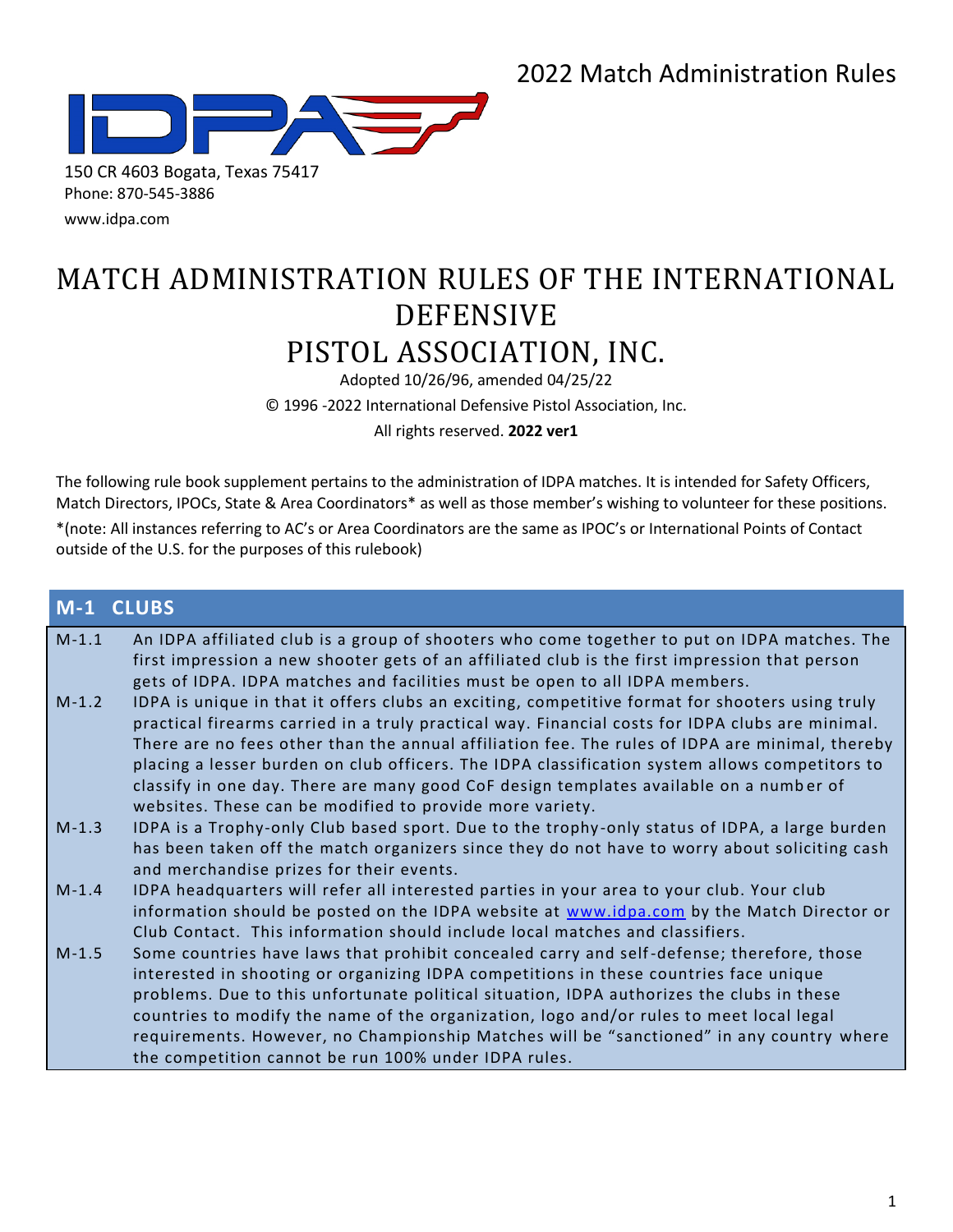| $M-1.6$   | Requirements for Club Affiliation                                                                                                                                                                                                                                                                                                                                                                                                                                                                                                                                                                                                                                                            |
|-----------|----------------------------------------------------------------------------------------------------------------------------------------------------------------------------------------------------------------------------------------------------------------------------------------------------------------------------------------------------------------------------------------------------------------------------------------------------------------------------------------------------------------------------------------------------------------------------------------------------------------------------------------------------------------------------------------------|
| $M-1.6.1$ | Match director/club contact personnel must be current IDPA members.                                                                                                                                                                                                                                                                                                                                                                                                                                                                                                                                                                                                                          |
| $M-1.6.2$ | Match director/club contact personnel must be certified IDPA Safety Officers.                                                                                                                                                                                                                                                                                                                                                                                                                                                                                                                                                                                                                |
| $M-1.6.3$ | Club matches must be open to all IDPA members.                                                                                                                                                                                                                                                                                                                                                                                                                                                                                                                                                                                                                                               |
| $M-1.6.4$ | At least once per year each IDPA club must run an IDPA Classifier Match as one of their monthly matches,<br>or as part of a monthly match. It is recommended that an Abbreviated Classifier be included in a monthly<br>match as a stage or as a stand-alone optional stage. It is permissible to allow reshoots of a whole stage due<br>to equipment problems and/or shooter mental errors for the purpose of accurate Classification as long as<br>the reshoot occurs on the same day as the rest of the Classifier. However, no reshoots of individual strings<br>of fire are permitted. If the Classifier is part of a scored match with other IDPA stages no reshoots are<br>permitted. |
| $M-1.6.5$ | Clubs must hold a minimum of six (6) IDPA matches per year.                                                                                                                                                                                                                                                                                                                                                                                                                                                                                                                                                                                                                                  |
| $M-1.6.6$ | At club level events, competitors may shoot in any of the regular divisions.                                                                                                                                                                                                                                                                                                                                                                                                                                                                                                                                                                                                                 |
| $M-1.6.7$ | Clubs must follow all IDPA rules and principles for every match. Clubs having special conditions or safety<br>rules for equipment or props must obtain a special written exemption from standard IDPA practices and<br>publish these rules publicly in match and club announcements before an IDPA event. The Area<br>Coordinators* facilitate these exemptions with Headquarters.                                                                                                                                                                                                                                                                                                           |
| $M-1.6.8$ | Loss of affiliation can occur in cases where the requirements are not met.                                                                                                                                                                                                                                                                                                                                                                                                                                                                                                                                                                                                                   |
| $M-1.7$   | Clubs must make sure the competitors have the benefit of the doubt when competing. Fun<br>and camaraderie are essential elements of IDPA.                                                                                                                                                                                                                                                                                                                                                                                                                                                                                                                                                    |
| $M-1.8$   | Headquarters (HQ) maintains records of all members, takes care of all Pro Shop orders,<br>handles membership questions, produces the Tactical Journal (the quarterly publication for<br>members), etc. All decisions that come from HQ are based on what is best for the individual<br>member, the club and the sport.                                                                                                                                                                                                                                                                                                                                                                       |
| $M-1.9$   | Logo Policy: The International Defensive Pistol Association logo is trademarked private<br>property of the International Defensive Pistol Association, Inc. It is not available for<br>individual commercial use. However, currently affiliated clubs may use the logo on match<br>announcements, correspondence or on event commemorative clothing such as hats and tee<br>shirts. Electronic versions are available from IDPA.com.                                                                                                                                                                                                                                                         |
| $M-1.10$  | Insurance Information: IDPA does not offer liability insurance. We recommend that you<br>contact the NRA for possible information.                                                                                                                                                                                                                                                                                                                                                                                                                                                                                                                                                           |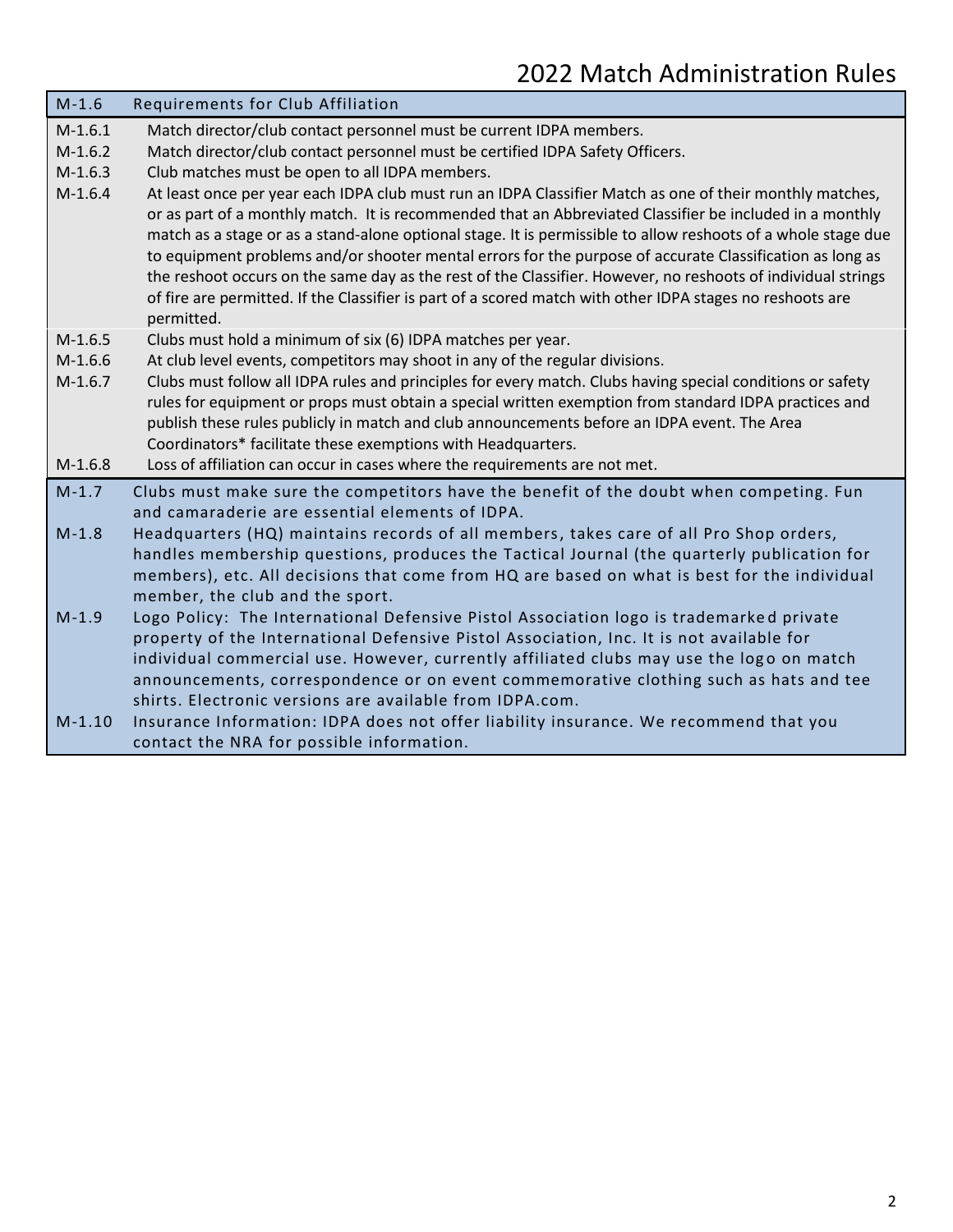|                            | <b>M-2 MATCH RULES</b>                                                                                                                                                                      |
|----------------------------|---------------------------------------------------------------------------------------------------------------------------------------------------------------------------------------------|
| $M-2.1$                    | All IDPA rules must be followed for every match at every tier. All shooters are bound by the                                                                                                |
|                            | Shooters Code of Conduct at every tier event.                                                                                                                                               |
| $M-2.2$                    | Safe areas, as defined in section 2.10, are required at all matches.                                                                                                                        |
| $M-2.3$                    | Other than tier one (1), official IDPA score sheets printed on NCR paper in duplicate will be                                                                                               |
|                            | used in the match if paper score sheets are used to enter scores. If scoring is done                                                                                                        |
|                            | electronically, the shooter is responsible to verify the accuracy of their score while they are                                                                                             |
|                            | on the stage.                                                                                                                                                                               |
| $M-2.4$                    | For sanctioned matches, the event information is created on a club's online profile and the<br>non-refundable sanctioning fee for Tier Two and higher matches must be remitted to IDPA      |
|                            | headquarters. The match, including the stages, must be approved by the Area                                                                                                                 |
|                            | Coordinator/stage approval team at least ninety (90) days before match date. This includes                                                                                                  |
|                            | the AC design aid form before the match is finalized as a sanctioned event with IDPA. If the                                                                                                |
|                            | stages and design form are not completed by the deadline, the sanctioning of the match will                                                                                                 |
|                            | be lowered a tier or removed, and the event will be removed from the IDPA calendar of                                                                                                       |
|                            | events. The sanctioning process and pricing information is obtained from the responsible                                                                                                    |
|                            | AC/IPOC.                                                                                                                                                                                    |
| $M-2.4.1$                  | All sanctioned matches conducted outside the US must have stages reviewed by the IPOC and approved by                                                                                       |
|                            | IDPA HQ no later than 90 days prior to the match. The reviewing IPOC should complete the Sanctioned                                                                                         |
|                            | Match Approval Aid Spreadsheet.                                                                                                                                                             |
| $M-2.5$                    | Every stage at matches sanctioned by IDPA shall include a written stage description for the                                                                                                 |
|                            | stage that is both legal and approved by the responsible Area Coordinator*.                                                                                                                 |
| $M-2.6$                    | A well written stage description contributes to the success of a match and prevents confusion                                                                                               |
|                            | and frustration among staff and competitors. In it, the stage procedure includes instructions                                                                                               |
|                            | and restrictions that are placed upon the shooter to complete that CoF. Refer to M-9.1 for<br>requirements.                                                                                 |
| $M-2.7$                    | All "named" matches (including the words state, regional, or national etc. that hand out                                                                                                    |
|                            | awards at the end of the match) other than a club's local matches must be Sanctioned                                                                                                        |
|                            | Matches.                                                                                                                                                                                    |
| $M-2.7.1$                  | How to Create a Match Event and Reserve a Match Date                                                                                                                                        |
| $M-2.7.1.1$                | The MD logs into their IDPA account                                                                                                                                                         |
| $M-2.7.1.2$                | The MD creates the match by hovering their mouse over the "Matches" tab and clicking "create match"                                                                                         |
| $M-2.7.1.3$                | The MD then creates the match including Tier, date, location etc. At this point the match is not visible to                                                                                 |
|                            | the public.                                                                                                                                                                                 |
| $M-2.7.1.4$                | Once the match is submitted, the MD will alert the AC that they have created a pending match.                                                                                               |
| $M-2.7.1.5$                | The AC will log into their IDPA account and mark the match 'Pending Approval".                                                                                                              |
| $M-2.7.1.6$<br>$M-2.7.1.7$ | Once the AC marks the match as Pending Approval, an invoice is emailed out to the MD.<br>The MD pays the match fees which then makes the match visible to everyone on the IDPA website with |
|                            | the match labeled as "Pending Final Approval".                                                                                                                                              |
| $M-2.7.1.8$                | Within 90 days of the match, the MD calls the AC to finalize match plans.                                                                                                                   |
| $M-2.7.1.9$                | The MD submits Stages for approval to the AC or IPOC. This may take time, so begin a few weeks before                                                                                       |
|                            | the 90 day requirement.                                                                                                                                                                     |
| M-2.7.1.10                 | IDPA approves the stages. T2 & T3 stages and the match are approved by the AC/IPOC who forwards a                                                                                           |
|                            | copy to the RACL. T4 stages are approved by the AC, RACL and the HQ stage approval team.                                                                                                    |
| M-2.7.1.11                 | All matches outside of the United States, T2 - T4, must have stages reviewed by their IPOC and IDPA HQ                                                                                      |
|                            | via the Stage Approval Team.                                                                                                                                                                |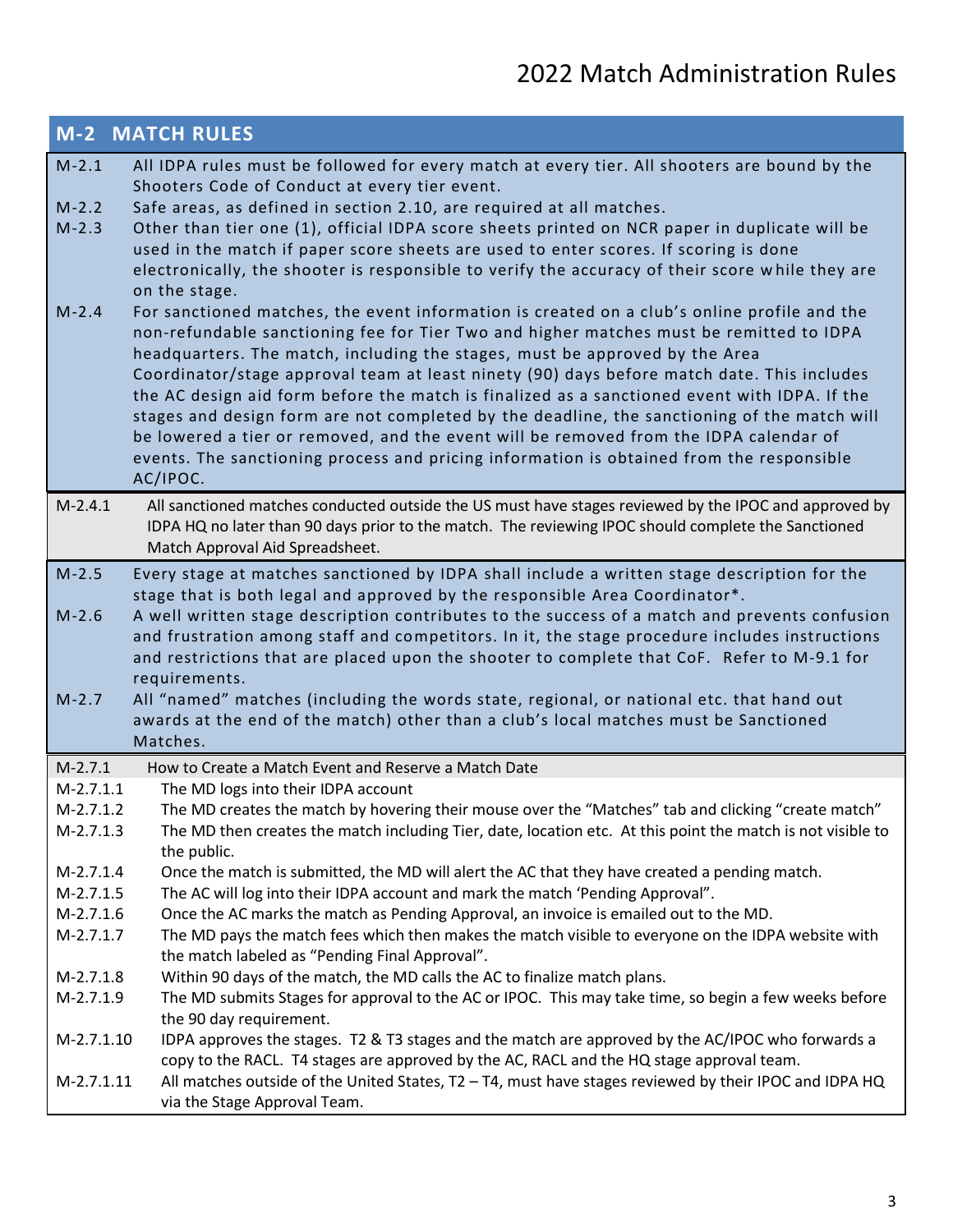| M-2.7.1.12                                                                                                                                                                                                                                                                                                                                                                                                              | Once all match details are finalized and approved the AC/IPOC will mark the match as "Approved".    |  |
|-------------------------------------------------------------------------------------------------------------------------------------------------------------------------------------------------------------------------------------------------------------------------------------------------------------------------------------------------------------------------------------------------------------------------|-----------------------------------------------------------------------------------------------------|--|
| Matches that do not have their stages approved within the required timeframe will have the sanctioning<br>M-2.7.1.13                                                                                                                                                                                                                                                                                                    |                                                                                                     |  |
|                                                                                                                                                                                                                                                                                                                                                                                                                         | of the match removed and the match will be removed from the IDPA website.                           |  |
| $M-2.8$                                                                                                                                                                                                                                                                                                                                                                                                                 | The Match Director must be an active IDPA certified Safety Officer.                                 |  |
| $M-2.8.1$                                                                                                                                                                                                                                                                                                                                                                                                               | If an Area Coordinator is also the Match Director, then the stages must be approved by another Area |  |
|                                                                                                                                                                                                                                                                                                                                                                                                                         | Coordinator or IDPA Headquarters.                                                                   |  |
| $\begin{array}{c} \n\mathbf{A} \mathbf{A} \mathbf{A} \mathbf{A} \mathbf{A} \mathbf{A} \mathbf{A} \mathbf{A} \mathbf{A} \mathbf{A} \mathbf{A} \mathbf{A} \mathbf{A} \mathbf{A} \mathbf{A} \mathbf{A} \mathbf{A} \mathbf{A} \mathbf{A} \mathbf{A} \mathbf{A} \mathbf{A} \mathbf{A} \mathbf{A} \mathbf{A} \mathbf{A} \mathbf{A} \mathbf{A} \mathbf{A} \mathbf{A} \mathbf{A} \mathbf{A} \mathbf{A} \mathbf{A} \mathbf{A} \$ | Cooring mothode                                                                                     |  |

#### M-2.9 Scoring methods

Electronic scoring systems have become popular and widely used for matches at every level. Electronic scoring systems are available that allow the competitor and scorekeeper to review scores before they are posted to the system. It is the shooters responsibility to ensure the correctness of scores as they are posted by accepting or initialing the tablets.

| $M-2.9.1$   | For Sanctioned Matches when paper is used, the Scorekeeper must sign or initial the paper score sheet<br>after each shooter's raw time, points down, and penalties are determined and recorded. For Sanctioned<br>Matches, each shooter must sign or initial their paper score sheet. Signing or initialing the paper score<br>sheet gives the shooter the chance to review and understand the score. Local matches can require<br>signatures, initials, or acknowledgement of electronic scores at their discretion. |
|-------------|-----------------------------------------------------------------------------------------------------------------------------------------------------------------------------------------------------------------------------------------------------------------------------------------------------------------------------------------------------------------------------------------------------------------------------------------------------------------------------------------------------------------------|
| $M-2.9.2$   | Whether the shooter signs or initials the score sheet, or acknowledges the electronic score, or not does not<br>freeze the score. The score may be edited and updated by the match director up to the time when official<br>scores are posted, and the protest period begins.                                                                                                                                                                                                                                         |
| $M-2.9.3$   | After the score sheet leaves the control of the original Scorekeeper, only the Match Director can make<br>changes. Other SOs or other staff cannot change the score sheet or the score. If that needs to be done, the<br>Match Director will be called to determine if changes are appropriate and make those changes. A<br>reasonable attempt to notify the shooter of the changes will be made and documented.                                                                                                      |
| $M-2.9.4$   | Scores must be made available for competitors to review periodically during sanctioned matches. This can<br>be accomplished using direct email, publishing on a web site or by printed hard copies posted in a central<br>location.                                                                                                                                                                                                                                                                                   |
| $M-2.9.5$   | <b>Protest Period</b>                                                                                                                                                                                                                                                                                                                                                                                                                                                                                                 |
| $M-2.9.5.1$ | A protest period may not extend beyond one hour after final scores have been posted. Match Director's<br>may poll competitors that are present after a match for agreement on finalizing the posted scores.                                                                                                                                                                                                                                                                                                           |
| M-2.9.5.2   | If no one present disagrees, the one-hour protest period may be waived.                                                                                                                                                                                                                                                                                                                                                                                                                                               |
| $M-2.9.5.3$ | In cases where competitors have left the property and are not present, they have up to and until the final<br>time to contact the MD or his or her designate to report discrepancies in their scores.                                                                                                                                                                                                                                                                                                                 |
| $M-2.9.5.4$ | Once the MD declares the scores final, they may not be changed.                                                                                                                                                                                                                                                                                                                                                                                                                                                       |
| $M-2.9.5.5$ | Any discrepancies that are brought to the attention of the MD or AC after the scores are final must be<br>detailed in the match AAR.                                                                                                                                                                                                                                                                                                                                                                                  |
| $M-2.10$    | Scores are final and cannot change after the protest period at the end of a match.                                                                                                                                                                                                                                                                                                                                                                                                                                    |
| $M-2.11$    | Video or photography may not be used to determine a shooter's score.                                                                                                                                                                                                                                                                                                                                                                                                                                                  |
| $M-2.12$    | Ties shall be broken in a manner decided upon by the match director conducting the contest;                                                                                                                                                                                                                                                                                                                                                                                                                           |
|             | however, this shall always be done by shooting, not by chance. All tied shooters will qualify<br>for a match class promotion (bump) if applicable.                                                                                                                                                                                                                                                                                                                                                                    |
| $M-2.13$    | All competitors at a Tier Two or higher match must be able to view the match stages before                                                                                                                                                                                                                                                                                                                                                                                                                            |
|             | their scheduled shooting session. Shooters will not be allowed within the stage boundary as                                                                                                                                                                                                                                                                                                                                                                                                                           |
|             | denoted by the Match Director using "caution tape," fencing or another suitable visual<br>indicator.                                                                                                                                                                                                                                                                                                                                                                                                                  |
| $M-2.14$    | When a match is advertised at a tier level above Tier 2, the number of competitors must                                                                                                                                                                                                                                                                                                                                                                                                                               |
|             | match the minimum match requirements. Otherwise, HQ will approve following year matches                                                                                                                                                                                                                                                                                                                                                                                                                               |
|             | at the level commensurate to the number of attendees in the previous year. For example, if a                                                                                                                                                                                                                                                                                                                                                                                                                          |
|             | match was advertised as a Tier 4 match and had only 90 shooters, the next year's match will                                                                                                                                                                                                                                                                                                                                                                                                                           |
|             | be approved as a Tier 2 match.                                                                                                                                                                                                                                                                                                                                                                                                                                                                                        |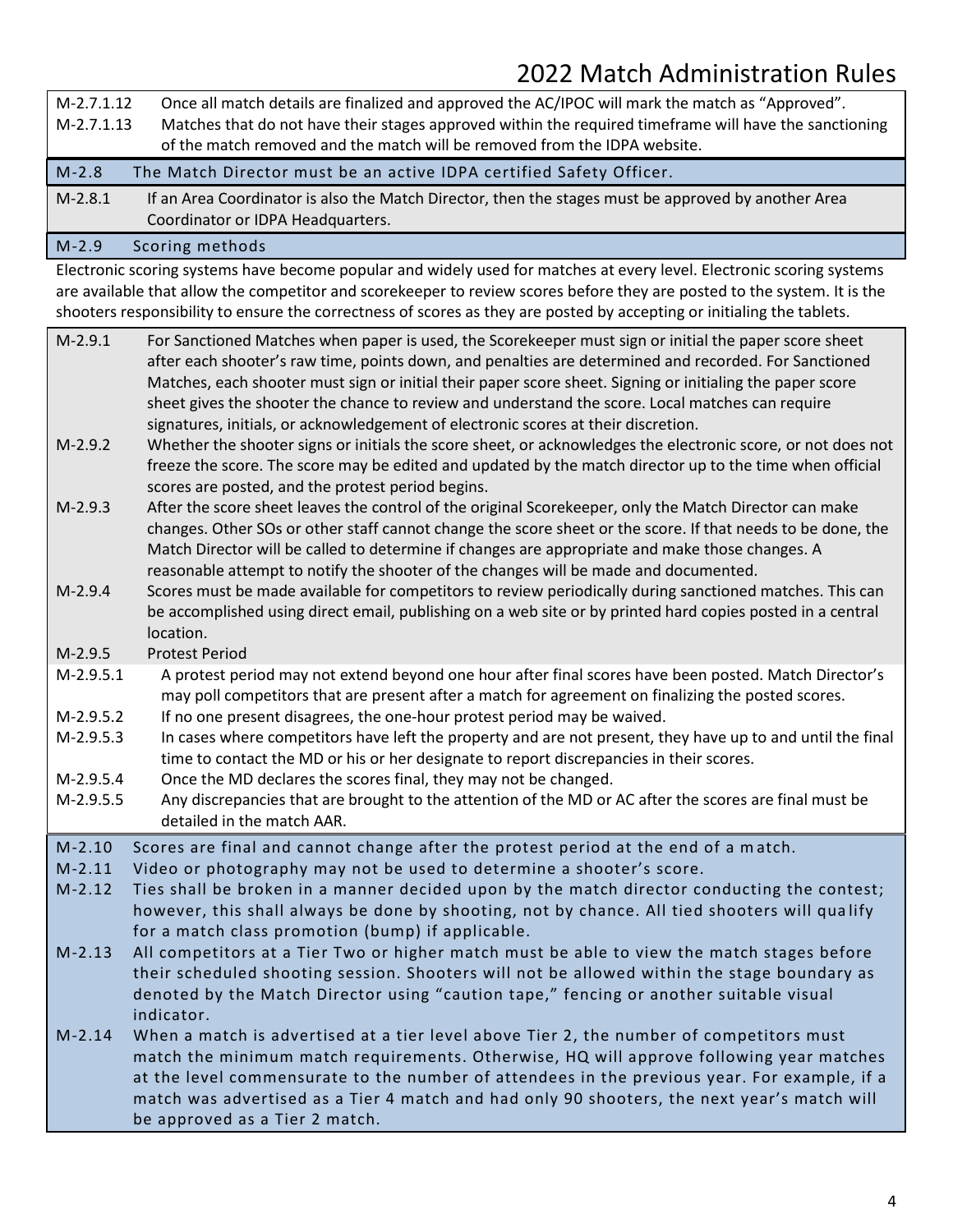- M-2.15 Tier Four matches are typically larger regional, or state matches held on an annual basis and will only be approved if the requesting club has a prior history of running sanctioned matches with the historical numbers to demonstrate that attendance. This is determined and approved by the responsible AC or IPOC.
- M-2.16 HQ reviews match After Action Reports for the purpose of maintaining the rule standards for each sanctioned match and reserves the right to make corrections in future events based on the reviewed findings.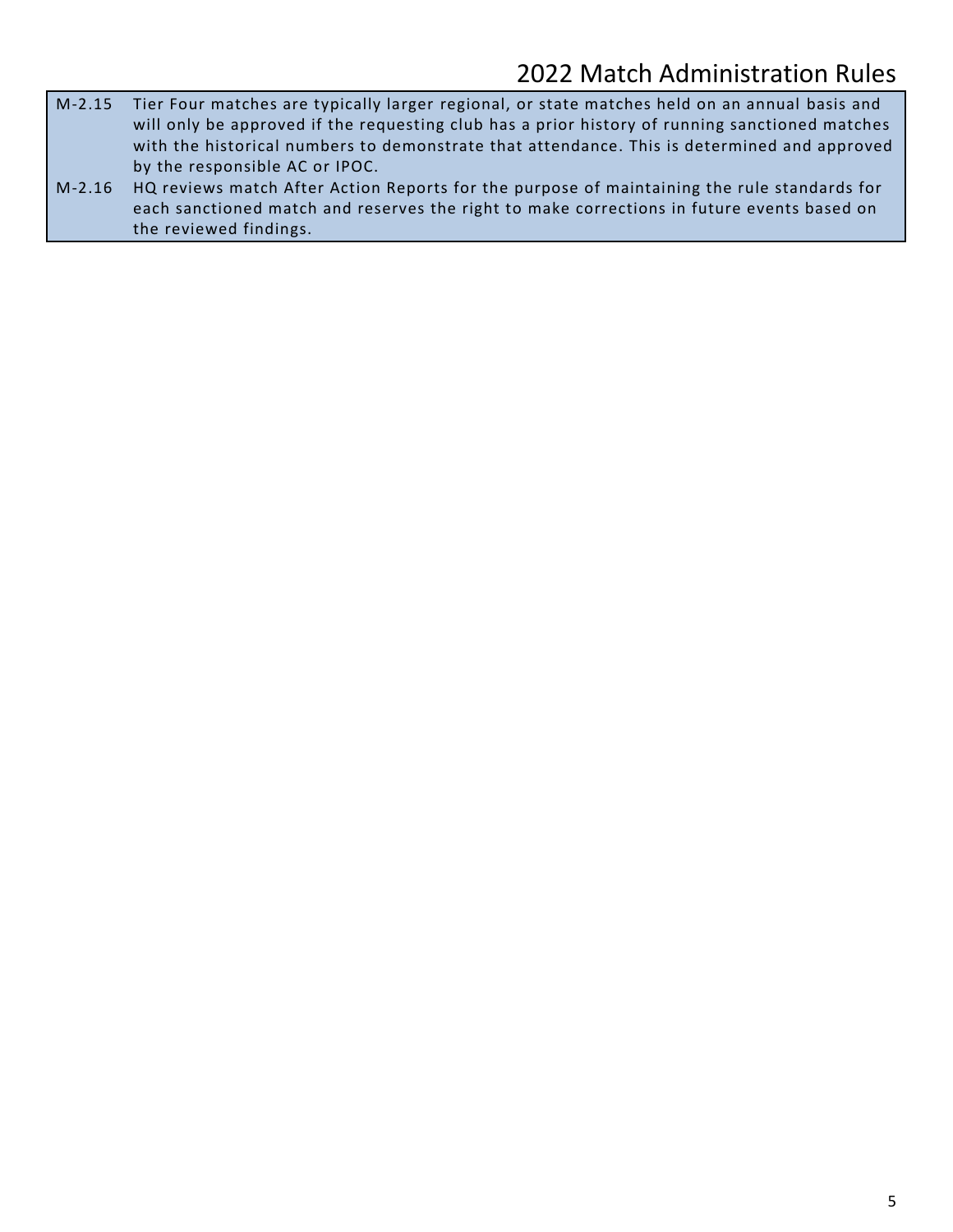### **M-3 MATCH TIERS**

Matches will be categorized by tiers, where a local club match is Tier One and a national level match being Tier Five.

| $M-3.1$    | Tier One Matches (Local club match)                                                                                                                                                  |
|------------|--------------------------------------------------------------------------------------------------------------------------------------------------------------------------------------|
| $M-3.1.1$  | Stages are approved by the Match Director.                                                                                                                                           |
| $M-3.1.2$  | Equipment checks are recommended.                                                                                                                                                    |
| $M-3.1.3$  | Competitors must be IDPA members after their 3 <sup>rd</sup> match.                                                                                                                  |
| $M-3.1.4$  | Competitors having a current classification in the division in which they are competing is recommended.                                                                              |
| $M-3.1.5$  | Recognizing all pistol divisions is required. PCC is Optional.                                                                                                                       |
| $M-3.1.6$  | All classes must be recognized.                                                                                                                                                      |
| $M-3.1.7$  | Any special range safety rules should be posted at registration. (i.e., no high muzzles during reloads, etc.)                                                                        |
| $M-3.1.8$  | Open squads (shotgun starts) are permitted.                                                                                                                                          |
| $M-3.2$    | <b>Tier Two Matches</b>                                                                                                                                                              |
| $M-3.2.1$  | Must be able to accommodate at least 75 competitors, including staff. (There may be circumstances where                                                                              |
|            | international matches are exempt from this requirement.)                                                                                                                             |
| $M-3.2.2$  | Minimum number of stages is 8.                                                                                                                                                       |
| $M-3.2.3$  | Minimum round count is 100.                                                                                                                                                          |
| $M-3.2.4$  | At least one standards stage is recommended.                                                                                                                                         |
| $M-3.2.5$  | Standards stage round count must not exceed 20% of the total round count.                                                                                                            |
| $M-3.2.6$  | A Chief Safety Officer per two stages or per bay is required. A Chief Safety Officer is appointed by the                                                                             |
| $M-3.2.7$  | Match Director as the Safety Officer running a stage (or bay). The CSO must be a certified Safety Officer<br>A minimum of one (1) IDPA Certified Safety Officer per bay is required. |
| $M-3.2.8$  | Stages are approved by the Area Coordinator.                                                                                                                                         |
| $M-3.2.9$  | Dual score entry is recommended for paper score sheets. Electronic scoring tablets may be used in lieu of                                                                            |
|            | paper scoresheets.                                                                                                                                                                   |
| $M-3.2.10$ | Legible shooting session scores must be posted within one hour of the session end.                                                                                                   |
| $M-3.2.11$ | If shooters will not be present when the final scores are posted, the scores for each session must be posted                                                                         |
|            | to allow shooters to check their scores.                                                                                                                                             |
| $M-3.2.12$ | Chronograph testing of competitor ammunition is recommended.                                                                                                                         |
| $M-3.2.13$ | Equipment checks are recommended.                                                                                                                                                    |
| $M-3.2.14$ | Competitors must be IDPA members in good standing by the last day of competition.                                                                                                    |
| $M-3.2.15$ | Competitors must have a classification in the division in which they are competing by the day of<br>competition.                                                                     |
| $M-3.2.16$ | Classification promotions must be entered into the on-line Classification database at IDPA headquarters                                                                              |
|            | within one week of the match completion.                                                                                                                                             |
| $M-3.2.17$ | Recognition of all regular divisions is required unless advertised differently and approved by the AC/IPOC.                                                                          |
|            | BUG & PCC are optional.                                                                                                                                                              |
| $M-3.2.18$ | Recognizing novice class is recommended, while Marksman and above is required.                                                                                                       |
| $M-3.2.19$ | The Area Coordinator or their designate must be offered entry to the match at no charge.                                                                                             |
| M-3.2.20   | Any special range safety rules must be posted on the web site registration page or printed on the                                                                                    |
|            | registration form. (e.g., no high muzzles during reloads, etc.)                                                                                                                      |
| $M-3.2.21$ | Open squads (shotgun squads) are permitted.                                                                                                                                          |
| $M-3.2.22$ | All competitors in the match will earn one (1) National's match point.                                                                                                               |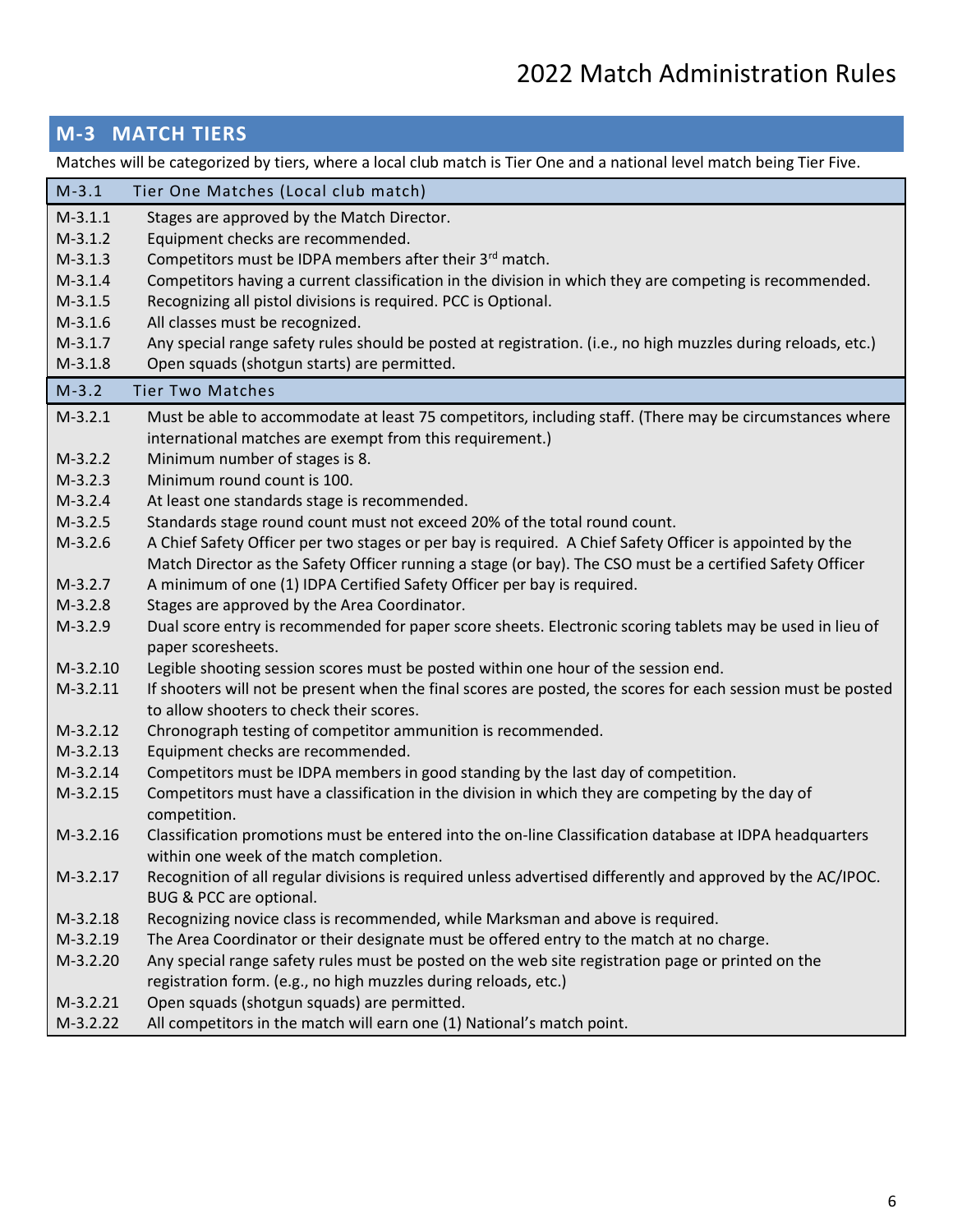| $M-3.3$    | <b>Tier Three Matches</b>                                                                                                                                |
|------------|----------------------------------------------------------------------------------------------------------------------------------------------------------|
| $M-3.3.1$  | Must be able to accommodate at least 125 competitors, including staff. There may be circumstances where                                                  |
|            | international matches are exempt from this requirement.                                                                                                  |
| $M-3.3.2$  | Minimum number of stages is 10.                                                                                                                          |
| $M-3.3.3$  | Minimum round count is 125.                                                                                                                              |
| $M-3.3.4$  | At least one standards stage is required.                                                                                                                |
| $M-3.3.5$  | Standards stage round count must not exceed 20% of the total round count.                                                                                |
| $M-3.3.6$  | A Chief Safety Officer per two stages or per bay is required.                                                                                            |
| $M-3.3.7$  | A Chief Safety Officer is appointed by the Match Director as the Safety Officer running a stage (or bay). The                                            |
|            | CSO must be an IDPA certified Chief Safety Officer.                                                                                                      |
| $M-3.3.8$  | At least two IDPA Certified Safety Officers per bay are required.                                                                                        |
| $M-3.3.9$  | Stages are approved by the Area Coordinator.                                                                                                             |
| $M-3.3.10$ | Dual score entry is recommended for paper score sheets. Electronic scoring tablets may be used in lieu of<br>paper scoresheets.                          |
| $M-3.3.11$ | Legible shooting session scores must be posted within one hour of the session end.                                                                       |
| $M-3.3.12$ | If shooters will not be present when the final scores are posted, the scores for each session must be posted<br>to allow shooters to check their scores. |
| $M-3.3.13$ | Chronograph testing of competitor ammunition is required.                                                                                                |
| $M-3.3.14$ | Equipment checks are required. Equipment checks include ensuring the gun is within weight limits and fits                                                |
|            | in the IDPA gun test box as specified in the Equipment Rules section. Proper placement and design of                                                     |
|            | ammunition carriers and holsters must also be checked.                                                                                                   |
| $M-3.3.15$ | Competitors must be IDPA members in good standing on the last day of competition.                                                                        |
| M-3.3.16   | Competitors must have a classification in the division in which they are competing on the day of<br>competition.                                         |
| $M-3.3.17$ | Classification promotions must be entered into the on-line Classification database at IDPA headquarters                                                  |
|            | within one week of the match completion.                                                                                                                 |
| M-3.3.18   | Recognizing all regular divisions is required unless advertised differently and approved by the AC/IPOC.<br>BUG & PCC are optional.                      |
| $M-3.3.19$ | Recognizing all classes other than Novice is required.                                                                                                   |
| $M-3.3.20$ | The Area Coordinator or their designate must be offered entry to the match at no charge.                                                                 |
| $M-3.3.21$ | Any special range safety rules must be posted on the web site registration page or printed on the                                                        |
|            | registration form. (I.e., no high muzzles during reloads, etc.)                                                                                          |
| $M-3.3.22$ | Squadded shooters are recommended at this level. Open Squads must be noted in the registration<br>information.                                           |
| $M-3.3.23$ | All competitors in the match will earn two Nationals match points.                                                                                       |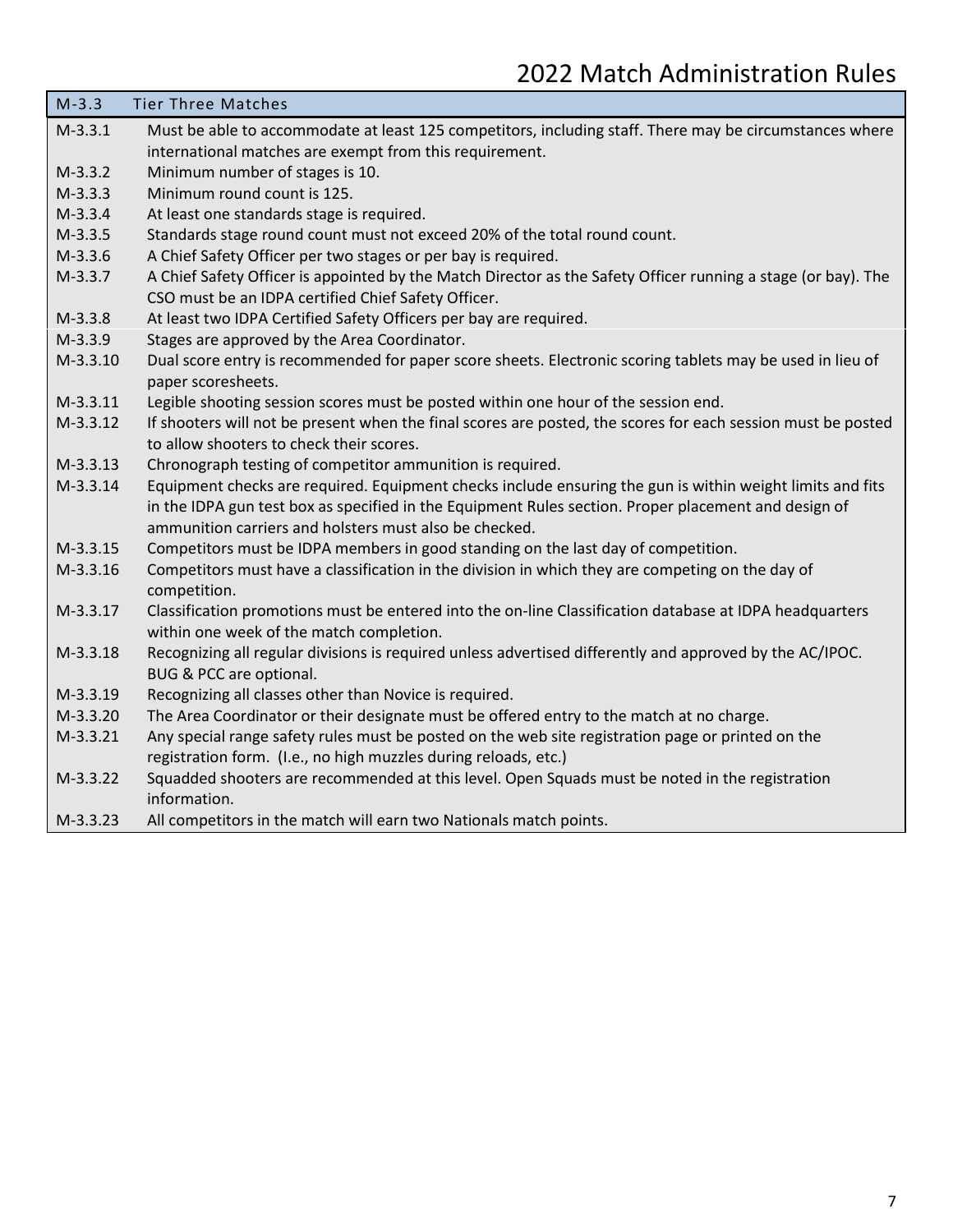| $M-3.4$    | <b>Tier Four Matches</b>                                                                                                                                                                                                                                                    |
|------------|-----------------------------------------------------------------------------------------------------------------------------------------------------------------------------------------------------------------------------------------------------------------------------|
| $M-3.4.1$  | Must be able to accommodate at least 200 competitors, including staff. There may be circumstances where                                                                                                                                                                     |
|            | international matches are exempt from this requirement.                                                                                                                                                                                                                     |
| $M-3.4.2$  | Minimum number of stages is 12.                                                                                                                                                                                                                                             |
| $M-3.4.3$  | Minimum round count is 150.                                                                                                                                                                                                                                                 |
| $M-3.4.4$  | At least one standard stage is required.                                                                                                                                                                                                                                    |
| $M-3.4.5$  | Standards stage round count must not exceed 20% of the total round count.                                                                                                                                                                                                   |
| $M-3.4.6$  | A Chief Safety Officer per two stages or per bay is required.                                                                                                                                                                                                               |
| $M-3.4.7$  | A Chief Safety Officer is appointed by the Match Director as the Safety Officer running a stage (or bay). The<br>CSO must be a certified Safety Officer.                                                                                                                    |
| $M-3.4.8$  | At least two IDPA Certified Safety Officers per bay are required.                                                                                                                                                                                                           |
| $M-3.4.9$  | Stages are approved by the Area Coordinators and IDPA HQ Stage approval team.                                                                                                                                                                                               |
| $M-3.4.10$ | Dual score entry is required for paper score sheets. Electronic scoring tablets may be used in lieu of paper<br>scoresheets.                                                                                                                                                |
| $M-3.4.11$ | Legible shooting session scores must be posted within one hour of the session end. If shooters will not be                                                                                                                                                                  |
|            | present when the final scores are posted, the scores for each session must be posted to allow shooters to                                                                                                                                                                   |
|            | check their scores.                                                                                                                                                                                                                                                         |
| $M-3.4.12$ | Chronograph testing of competitor ammunition is required.                                                                                                                                                                                                                   |
| $M-3.4.13$ | Equipment checks are required. Equipment checks include ensuring the gun is within weight limits and fits<br>in the IDPA gun test box as specified in the Equipment Rules section. Proper placement and design of<br>ammunition carriers and holsters must also be checked. |
| $M-3.4.14$ | Competitors must be IDPA members in good standing by the last day of competition.                                                                                                                                                                                           |
| $M-3.4.15$ | Competitors must have a classification in the division in which they are competing by the day of<br>competition.                                                                                                                                                            |
| $M-3.4.16$ | Classification promotions must be entered into the on-line Classification database at IDPA headquarters<br>within one week of the match completion.                                                                                                                         |
| $M-3.4.17$ | Recognizing all regular divisions is required unless advertised differently and approved by the AC/IPOC/and<br>HQ. BUG & PCC are optional.                                                                                                                                  |
| $M-3.4.18$ | Recognizing all classes above Novice is required. (Novice class is optional)                                                                                                                                                                                                |
| $M-3.4.19$ | The Area Coordinator or designate must be offered entry to the match at no charge.                                                                                                                                                                                          |
| $M-3.4.20$ | Any special range safety rules must be posted on the web site registration page or printed on the                                                                                                                                                                           |
|            | registration form. (I.e. no high muzzles during reloads, etc.).                                                                                                                                                                                                             |
| $M-3.4.21$ | Open squads (shotgun squads) are not permitted.                                                                                                                                                                                                                             |
| $M-3.4.22$ | All competitors in the match will earn three Nationals match points.                                                                                                                                                                                                        |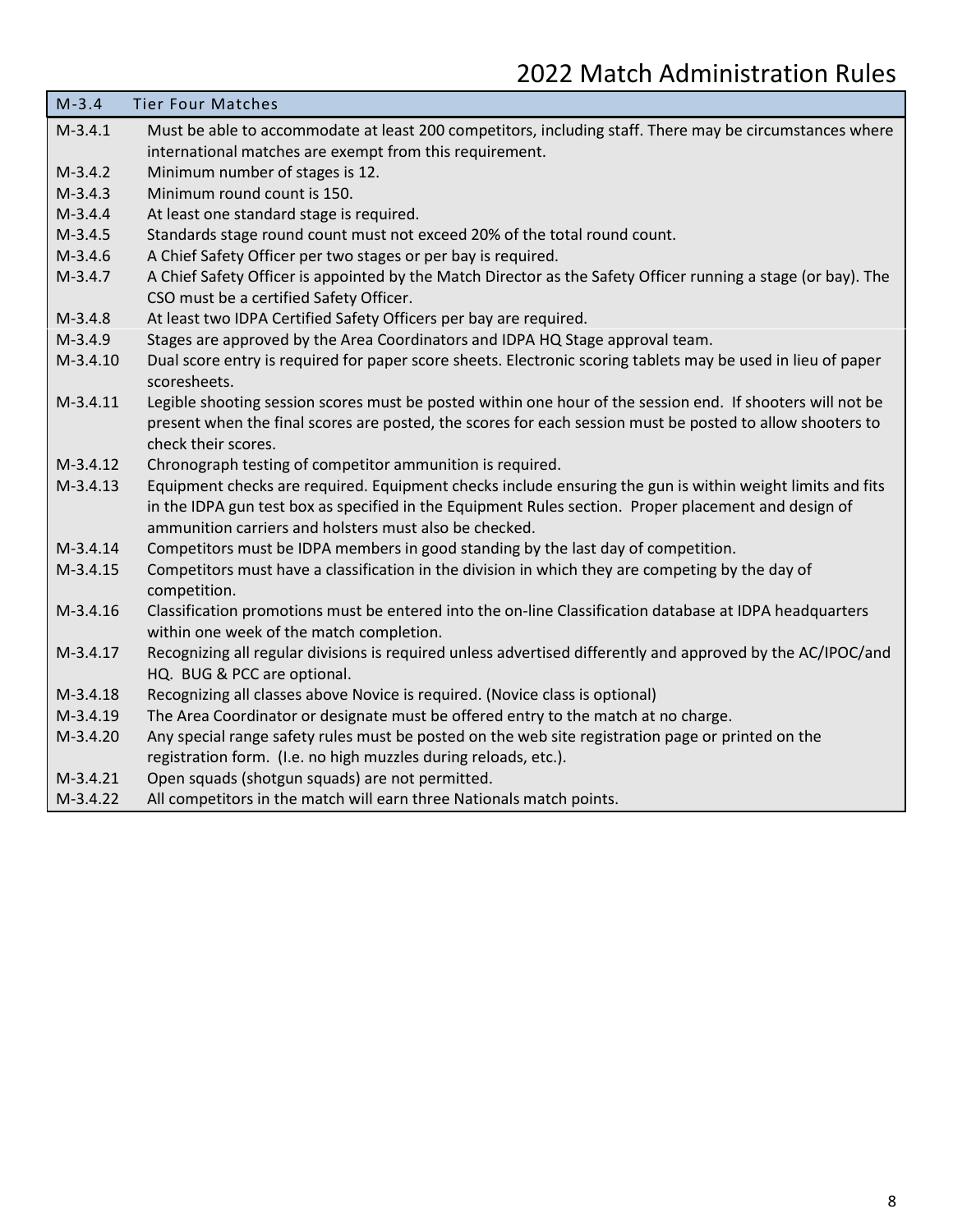| $M-3.5$    | <b>Tier Five Matches</b>                                                                                   |
|------------|------------------------------------------------------------------------------------------------------------|
| $M-3.5.1$  | HQ sponsored matches include the US National Championship, any World Championships or any other HQ         |
|            | sponsored championship. These names are held for exclusive use and licensing of IDPA.                      |
| $M-3.5.2$  | At least one standards stage is required.                                                                  |
| $M-3.5.3$  | Standards stage round count must not exceed 20% of the total round count.                                  |
| $M-3.5.4$  | A Chief Safety Officer per two stages or per bay is required. A Chief Safety Officer is appointed by the   |
|            | Match Director as the Safety Officer running a stage (or bay). The CSO must be an IDPA certified Chief     |
|            | Safety Officer.                                                                                            |
| $M-3.5.5$  | At least two (2) IDPA Certified Safety Officers per bay are required.                                      |
| $M-3.5.6$  | Stages are approved by IDPA headquarters.                                                                  |
| $M-3.5.7$  | Electronic scoring tablets are used in lieu of paper scoresheets.                                          |
| $M-3.5.8$  | Legible shooting session scores must be posted within one hour of the session end. If shooters will not be |
|            | present when the final scores are posted, the scores for each session must be posted to allow shooters to  |
|            | check their scores.                                                                                        |
| $M-3.5.9$  | Chronograph testing of competitor ammunition is required.                                                  |
| $M-3.5.10$ | Equipment checks are required. Equipment checks include ensuring the gun is within weight limits and fits  |
|            | in the IDPA gun test box as specified in the Equipment Rules section. Proper placement and design of       |
|            | ammunition carriers and holsters must also be checked.                                                     |
| $M-3.5.11$ | Competitors must be IDPA members in good standing by the day of competition.                               |
| $M-3.5.12$ | Competitors must have a current (12 month or less) classification in the division in which they are        |
|            | competing by the day of competition.                                                                       |
| $M-3.5.13$ | Classification promotions must be entered into the on-line Classification database at IDPA headquarters    |
|            | within one week of the match completion.                                                                   |
| $M-3.5.14$ | Recognizing all regular divisions is required. BUG & PCC are optional.                                     |
| $M-3.5.15$ | Recognizing all classes above Novice is required.                                                          |
| $M-3.5.16$ | Any special range safety rules must be posted on the web site registration page or printed on the          |
|            | registration form. (i.e. no high muzzles during reloads.)                                                  |
| $M-3.5.17$ | Open squads (shotgun squads) are not permitted.                                                            |
| $M-3.5.18$ | All competitors in the match will earn four (4) National's match points.                                   |
| $M-3.5.19$ | The Match Director(s) will earn a free slot to the following year's Nationals.                             |
| $M-3.5.20$ | The Match Director(s) must not shoot the match for score.                                                  |
| $M-3.6$    | <b>Tiered Match Summary Table</b>                                                                          |

|                                           | T1                 | T <sub>2</sub> | T3             | Т4           | T5           |
|-------------------------------------------|--------------------|----------------|----------------|--------------|--------------|
| <b>Stages Approved By**</b>               | <b>MD</b>          | AC             | AC             | AC, RACL, HQ | HQ           |
| <b>Min Stages</b>                         | n/a                | 8              | 10             | 12           |              |
| <b>Min Round Count</b>                    | n/a                | 100            | 125            | 150          |              |
| <b>Equip Check Mandatory</b>              | no                 | no             | yes            | yes          | yes          |
| <b>Classification in Div. Req.</b>        | no                 | yes            | yes            | yes          | yes          |
| <b>Divisions Required</b>                 | PCC opt.           | BUG/PCC opt.   | BUG/PCC opt.   | BUG/PCC opt. | BUG/PCC opt. |
| <b>Classes Recognized</b>                 | all                | $MM+$          | $MM+$          | $MM+$        | MM+          |
| <b>Open Squads Permitted</b>              | yes                | yes            | yes            | no           | no           |
| <b>Dual Score Entry Required</b>          | no                 | no             | $yes*$         | $yes*$       | $yes*$       |
| <b>Membership Required</b>                | after 3<br>matches | yes            | yes            | yes          | yes          |
| <b>Match Size</b>                         | any                | $75+$          | $125+$         | $200+$       | >200         |
| <b>AC Free Entry</b>                      | no                 | yes            | yes            | yes          | no           |
| <b>Chrono Required</b>                    | no                 | no             | yes            | yes          | yes          |
| <b>Nationals Points Awarded</b><br>$*111$ | $\Omega$           | 1              | $\overline{2}$ | 3            | 4            |

\*Where paper scoring is used.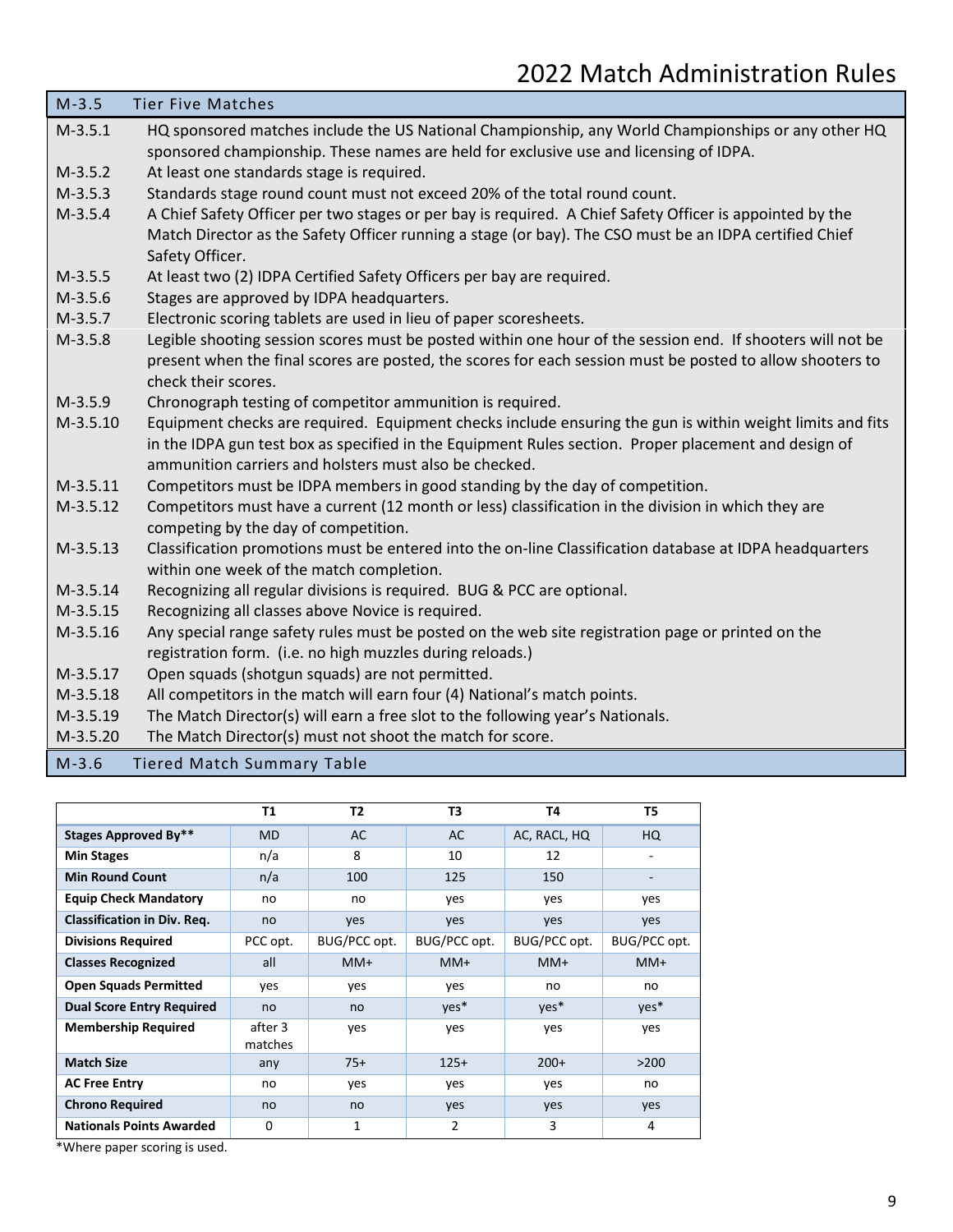\*\*All international sanctioned matches must have their stages approved by the Stage Approval Team

#### M-3.7 Specialty Matches

Specialty Sanctioned matches, such as Revolver only, BUG only, women only, a single manufacturer, or standards only match, etc., must be approved by IDPA headquarters. All competitors in a Specialty match will earn National's match points commensurate to the approved Tier.

| $M-3.8$    | <b>Postal Matches</b>                                                                                       |
|------------|-------------------------------------------------------------------------------------------------------------|
| $M-3.8.1$  | IDPA Postal Matches must be approved by headquarters and published on the IDPA website no later than        |
|            | 30 days before the start of the match.                                                                      |
| $M-3.8.2$  | These are Tier 1 events with optional national match points if this is announced when the match appears     |
|            | on the IDPA website.                                                                                        |
| $M-3.8.3$  | Postal Match participation may only be run by affiliated clubs in good standing that are held as a club     |
|            | event.                                                                                                      |
| $M-3.8.4$  | Stages must be administered and run by IDPA certified Safety Officers OR CSOs.                              |
| $M-3.8.5$  | Stage descriptions must include a complete list of props and dimensions (including height to the top of the |
|            | heads) when the match is published.                                                                         |
| $M-3.8.6$  | Matches are open to approved IDPA Match divisions only. Not for Competition (NFC) and Specialty             |
|            | Divisions are not counted as a division for Postal Matches.                                                 |
| $M-3.8.7$  | Competitors may only shoot one entry per division entered. The number of divisions a person may enter       |
|            | must be published online when the match is announced.                                                       |
| $M-3.8.8$  | Competitors must have a current membership and a classification in the division in which they are           |
|            | competing on the last day of competition in order for the score to appear in the final scores.              |
| $M-3.8.9$  | Postal Matches are not classifiers.                                                                         |
| $M-3.8.10$ | Competitors will not receive a promotion to a higher classification as the result of their placement in the |
|            | final scores. i.e. no match bumps.                                                                          |
| $M-3.8.11$ | The Match Director is responsible for collating and publishing match scores at the conclusion of the match. |
| $M-3.8.12$ | Awards for the match and the manor of distribution must be included in the original match description       |
|            | when approved and published online.                                                                         |
|            |                                                                                                             |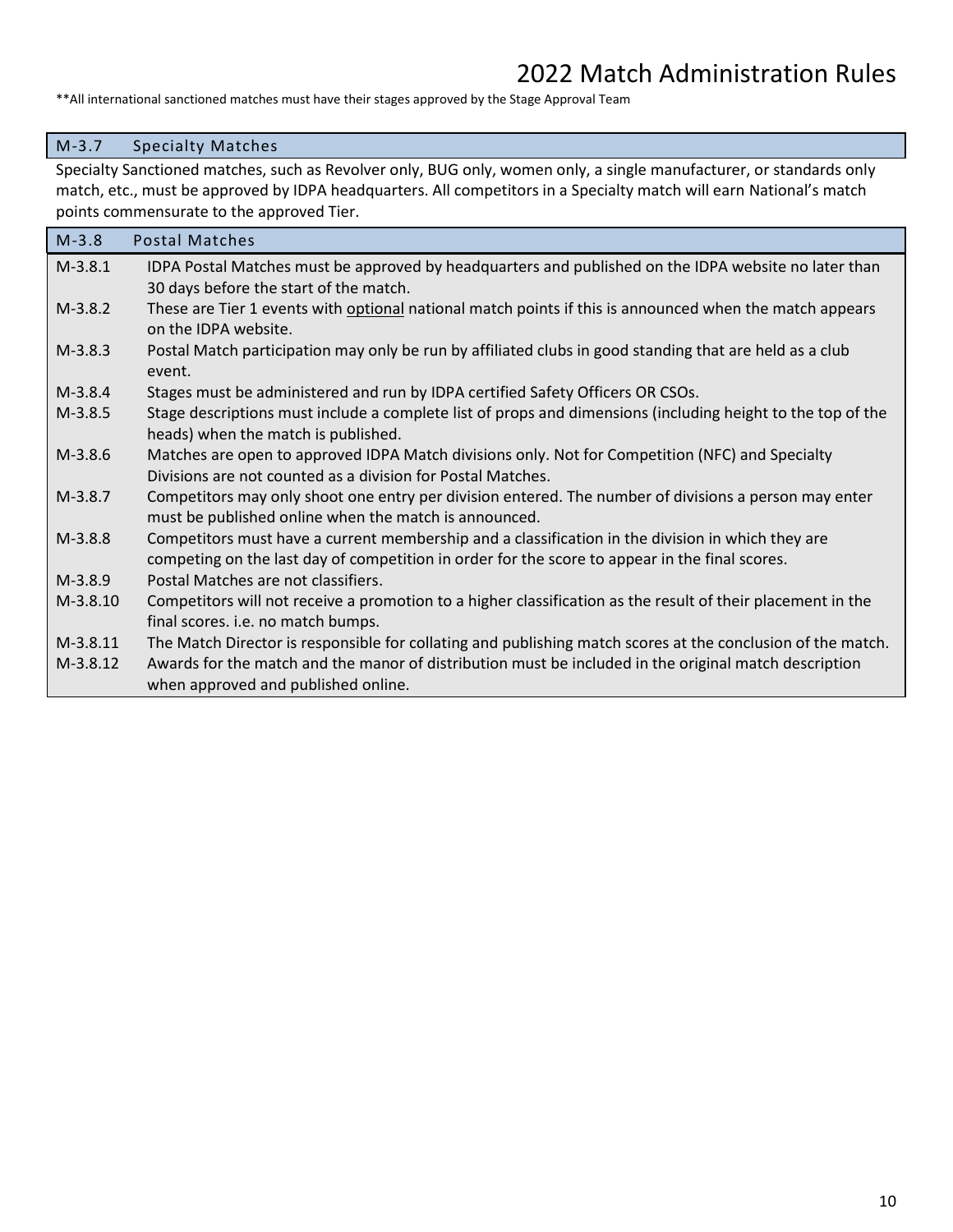|                        | <b>M-4 AWARDS</b>                                                                                                                                                                                                                                                                                                                                                                                                                                                                                                                                                           |
|------------------------|-----------------------------------------------------------------------------------------------------------------------------------------------------------------------------------------------------------------------------------------------------------------------------------------------------------------------------------------------------------------------------------------------------------------------------------------------------------------------------------------------------------------------------------------------------------------------------|
| $M-4.1$<br>$M-4.2$     | At Tier Two and higher matches, awards and match bumps will be given based on number of<br>contestants per class and division (including DQs and DNFs, but not including no-shows) and<br>go to the top one-fifth of those competitors. Tier two and higher matches will provide a<br>minimum of one award for each 5 entrants, rounding up. One award for 1-5 entrants, two<br>awards for 6-10 entrants, etc.<br>Tier two and higher matches must give trophies or plaques for the Division Champions. The<br>remaining awards may be trophies, medals or medallions, etc. |
| $M-4.2.1$              | Example: 1-5 shooters in ESP/MM = $1st$ award.                                                                                                                                                                                                                                                                                                                                                                                                                                                                                                                              |
| $M-4.2.2$<br>$M-4.2.3$ | 6-10 shooters in ESP/MM = $1st$ and $2nd$ awards.<br>11-15 shooters in ESP/MM = $1st$ , $2nd$ and $3rd$ awards.                                                                                                                                                                                                                                                                                                                                                                                                                                                             |
| $M-4.2.4$              | 16-20 shooters in ESP/MM = $1st$ , $2nd$ , $3rd$ and $4th$ awards, etc.                                                                                                                                                                                                                                                                                                                                                                                                                                                                                                     |
| $M-4.3$                | For Tier Two and higher matches the MD may choose to give more trophies and/or awards by<br>awarding the top one-fourth or top one-third of shooters; however, every division must use<br>the same ratio.                                                                                                                                                                                                                                                                                                                                                                   |
| $M-4.4$                | The Division Champion is the shooter with the best score in each division, regardless of their<br>classification. The Division Champion in a division is also the first-place finisher in the DC's<br>classification.                                                                                                                                                                                                                                                                                                                                                       |
| $M-4.5$                | Distinguished Masters are only eligible to win their Division Champion award and any<br>subcategory award that may be applicable like High Senior, High Law Enforcement, etc. All<br>DM scores must be included in the match results with all the other shooters' scores. Each<br>division shall stand alone and there will be no 'high overall' trophy awarded.                                                                                                                                                                                                            |
|                        |                                                                                                                                                                                                                                                                                                                                                                                                                                                                                                                                                                             |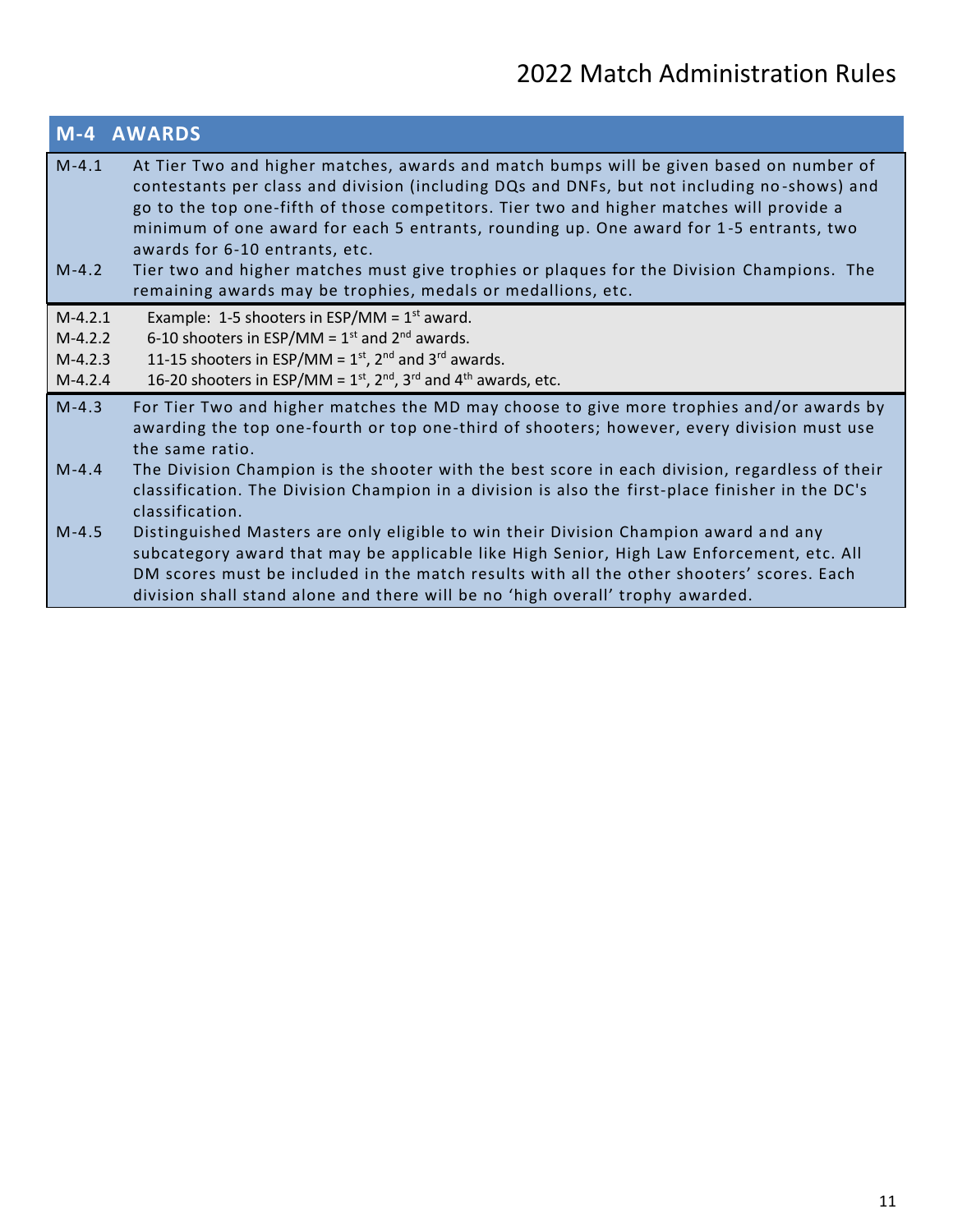|           | <b>M-5 SUBCATEGORIES</b>                                                                                                                                                                                                                                                                                 |
|-----------|----------------------------------------------------------------------------------------------------------------------------------------------------------------------------------------------------------------------------------------------------------------------------------------------------------|
| $M-5.1$   | Subcategories may be recognized at tier one (1) matches but are required at Tier Two and<br>higher matches for iron sight divisions if there are at least 3 competitors in the category. It is<br>recommended that PCC and/or CO subcategories be broken out separately, at the discretion<br>of the MD. |
| $M-5.2$   | SO-Staff include all of the certified staff members participating in the administration,<br>officiation and execution of the match.                                                                                                                                                                      |
| $M-5.3$   | On the day of the match, your age determines the category:                                                                                                                                                                                                                                               |
| $M-5.3.1$ | Junior Member - 12th birthday through 17 years of age                                                                                                                                                                                                                                                    |
| $M-5.3.2$ | Typical Member -18th birthday through 49 years of age                                                                                                                                                                                                                                                    |
| $M-5.3.3$ | Senior Member - 50th birthday through 64 years of age                                                                                                                                                                                                                                                    |
| $M-5.3.4$ | Distinguished Senior Member - 65th birthday and older                                                                                                                                                                                                                                                    |
| $M - 5.4$ | Competitors may choose one of the following to add to their registration if they apply at the<br>time of the match:                                                                                                                                                                                      |
| $M-5.4.1$ | High Lady - Gender at birth                                                                                                                                                                                                                                                                              |
| $M-5.4.2$ | High Junior - ages 12 to 17                                                                                                                                                                                                                                                                              |
| $M-5.4.3$ | High Senior - ages 50 to 64                                                                                                                                                                                                                                                                              |
| $M-5.4.4$ | High Distinguished Senior - ages 65 and older                                                                                                                                                                                                                                                            |
| $M-5.4.5$ | High Industry - a competitor currently employed in the firearms or firearms accessory industry (must<br>receive a W-2 or 1099 form or equivalent).                                                                                                                                                       |
| $M-5.4.6$ | High International - a competitor currently living full time in a country other than the country in which the<br>match is held.                                                                                                                                                                          |
| $M-5.4.7$ | High Military - a competitor currently serving in the Armed Forces of his/her country of residence.                                                                                                                                                                                                      |
| $M-5.4.8$ | High Law Enforcement - a competitor who is currently a paid full or part time law enforcement officer with<br>statutory arrest authority.                                                                                                                                                                |
| $M-5.5$   | High Staff - an additional special category that is added to each competitor, who is certified                                                                                                                                                                                                           |
|           | staff, participating in the administration, officiation and execution of the match.                                                                                                                                                                                                                      |
| $M-5.6$   | A "Most Accurate" award is given to the competitor with the lowest points down and no HNT                                                                                                                                                                                                                |
|           | penalties.                                                                                                                                                                                                                                                                                               |
| $M-5.7$   | 18-21-year-old shooters may shoot a match without a parent or guardian present, if                                                                                                                                                                                                                       |
|           | allowable based on range policies, federal, state, and local law.                                                                                                                                                                                                                                        |
| $M-5.8$   | Junior members must have a parent or guardian present with the shooter at every stage.                                                                                                                                                                                                                   |
| $M-5.9$   | The Match Director may require proof of eligibility for subcategory entries.                                                                                                                                                                                                                             |
| $M-5.10$  | Clubs are encouraged to develop other relevant subcategories.                                                                                                                                                                                                                                            |

### **M-6 PRIZES**

Any merchandise donated or purchased for use as prizes will be distributed randomly. Prizes must not be given away based on the match results or in any manner that is based, even in part, on the competitor's score. Side matches are exempt from this rule. IDPA DOES NOT ENDORSE NOR APPROVE any type of incentive program based on shooter performance beyond classification.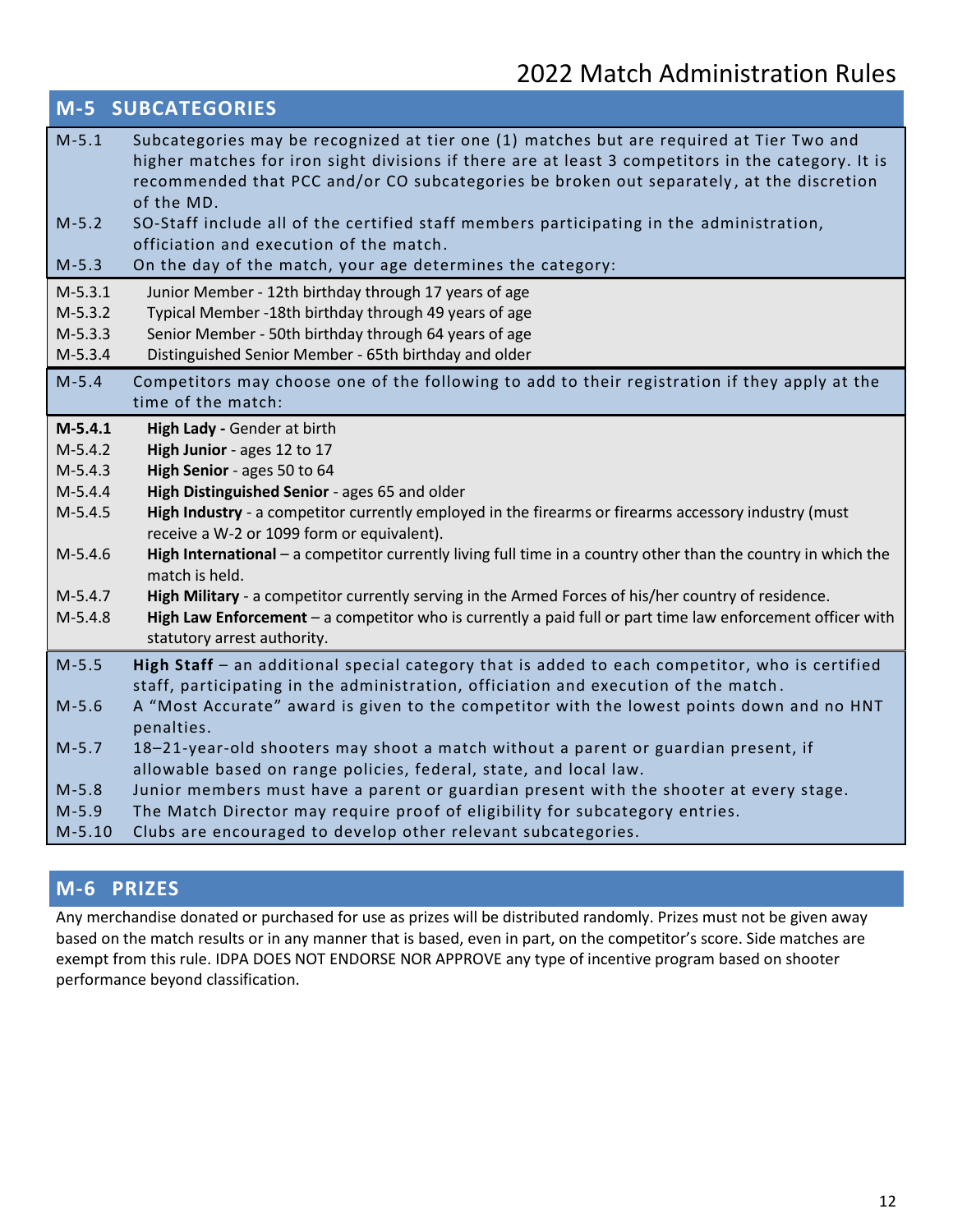|           | <b>M-7 FIREARM TEST BOXES</b>                                                                                                                                                                                                                                                                                                                                                                                                        |
|-----------|--------------------------------------------------------------------------------------------------------------------------------------------------------------------------------------------------------------------------------------------------------------------------------------------------------------------------------------------------------------------------------------------------------------------------------------|
| $M - 7.1$ | The IDPA firearm test box measurements have dimensional tolerances of $-0$ " to $+1/16$ ". Boxes<br>outside this tolerance range may not be used in IDPA matches for equipment checks.                                                                                                                                                                                                                                               |
| $M-7.1.1$ | Example of tolerance: The width of an SSP, ESP, CCP and CDP gun test box is nominally 8 $\frac{3}{4}$ " long but can<br>range from 8 $^{3}/_{4}$ " to 8 $^{13}/_{16}$ " in width.                                                                                                                                                                                                                                                    |
| $M-7.1.2$ | The firearm must be fully assembled, the longest magazine inserted and slide fully forward in battery (or<br>cylinder closed) and must fully fit into the box with the lid shut. An adjustable rear sight or magazine may<br>be compressed to fit into the box, and the lid may be held shut with light pressure, but not enough force to<br>flex a part on the firearm, flex the box or the lid, or indent the box or lid material. |
| $M-7.1.3$ | Alternately, equipment inspections using four-sided test boxes that are frames must be placed on a hard<br>flat surface and swept across the top using a straight edge. During this inspection, contact with the firearm<br>is permissible provided the straight edge does not come off the box walls while moving across the firearm.<br>If the straight edge raises off of either side, the firearm does not pass.                 |
| $M-7.1.4$ | There is a specialty variant of the box to inspect Carry Optic firearms.                                                                                                                                                                                                                                                                                                                                                             |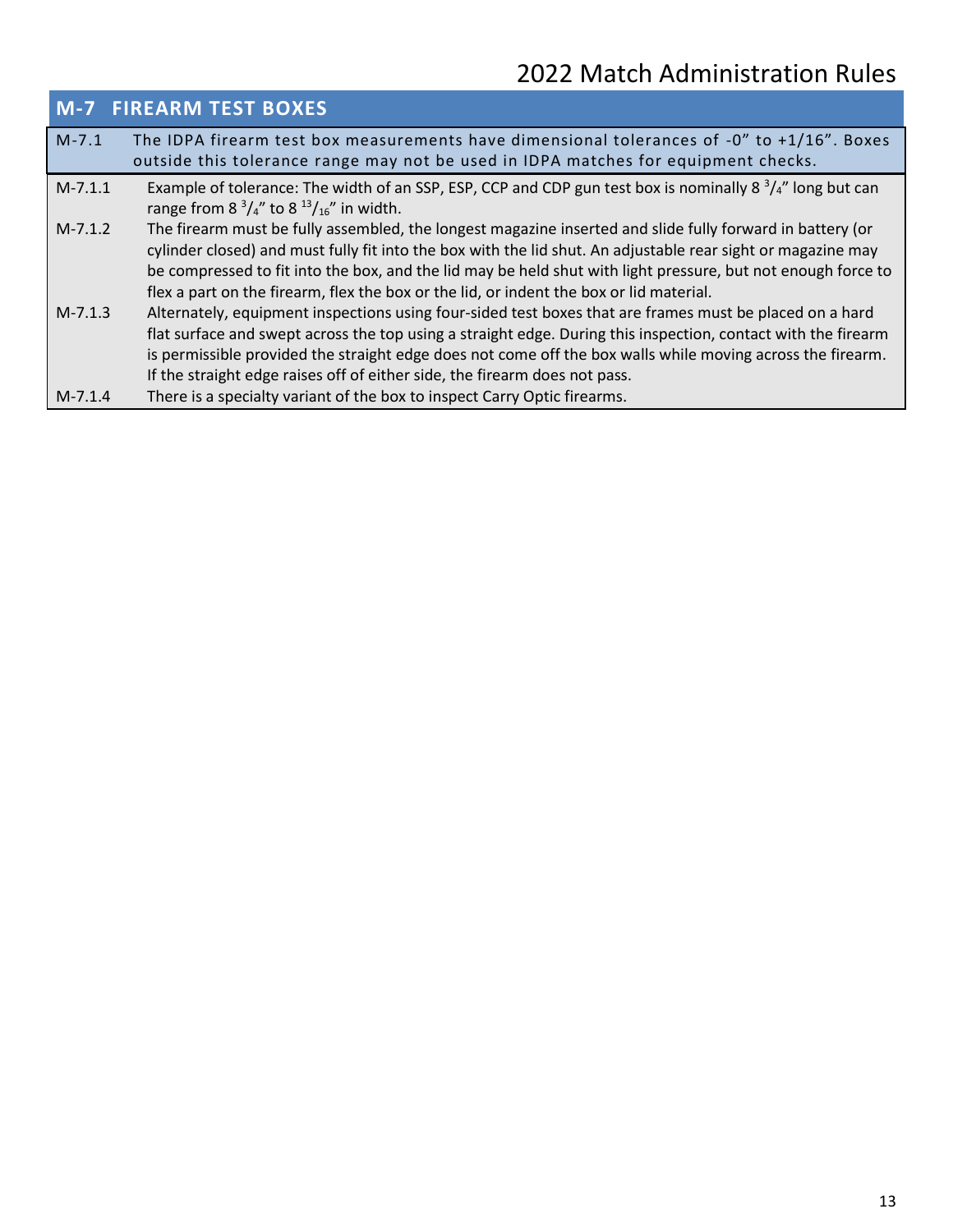|             | <b>M-8 MATCH EQUIPMENT CHECK GUIDELINES</b>                                                                   |
|-------------|---------------------------------------------------------------------------------------------------------------|
| $M-8.1$     | Non-IDPA-Legal Modifications                                                                                  |
| $M-8.1.1$   | When performing equipment checks, the following items should be examined.                                     |
| $M-8.1.1.1$ | Compensators and ports are not allowed.                                                                       |
| $M-8.1.1.2$ | Check for metal magazine gap plugs and brass magazine wells.                                                  |
| $M-8.1.1.3$ | Check the grip material.                                                                                      |
| $M-8.1.1.4$ | Check proper operation of the thumb safety if present.                                                        |
| $M-8.1.1.5$ | Check for rail and trigger guard mounted lights and lasers in appropriate divisions.                          |
| $M-8.1.1.6$ | Check that the SSP, ESP, CCP, CDP, CO and BUG-S firearms, with the largest magazine inserted or BUG-R         |
|             | cylinder closed, fit in the appropriately sized IDPA box.                                                     |
| $M-8.1.1.7$ | Check that the gun and the heaviest magazine do not weigh over the division weight limit. The scale used      |
|             | must be able to weigh a test weight twice with a deviation from true weight of no greater than 0.2            |
|             | ounces. A calibration weight of 1000 grams or 2 pounds is required for matches T3 - T5. The calibration       |
|             | weight is used to calculate any offset that may be added or subtracted to the firearm test findings to        |
|             | determine if a gun makes weight.                                                                              |
| $M-8.1.1.8$ | Check that the gun does not have any modifications excluded from the division.                                |
| $M-8.2$     | Clubs should strive to offer a courtesy equipment check prior to the match start or the                       |
|             | shooter's first CoF.                                                                                          |
| $M - 8.3$   | Shooters whose equipment fails to meet the standards in the division they are registered for,                 |
|             | may, at the discretion of the match director, be moved to another division provided the gun                   |
|             | and the competitor meet all the requirements for the new division. If the gun has prohibited                  |
|             | modifications, the shooter will be allowed to shoot for no score the discretion of the MD and                 |
|             | will receive a DNF providing there were no safety issues with the firearm at the discretion of                |
|             | the match director. If a gun is determined to be unsafe, the gun may not be used the                          |
|             | remainder of the match.                                                                                       |
| $M-8.4$     | <b>Ammunition Power Factor</b>                                                                                |
| $M-8.4.1$   | Collect cartridges from each competitor for chronograph. Conduct the official chronograph procedure for       |
|             | each competitor's ammunition.                                                                                 |
| $M-8.4.2$   | Prior to each shot, the muzzle of the firearm may be elevated to vertical (if range rules permit) to move the |
|             | powder charge to the rear of the case. If two of the three rounds fired meet or exceed the required power     |
|             | factor, the ammunition complies. If the competitor's ammunition fails to make power factor, the MD has        |
|             | the option to chronograph three additional rounds through the firearm.                                        |
| $M-8.5$     | Belts, Holsters, Ammunition Carriers and Concealment Garments                                                 |
| $M-8.5.1$   | Check that belts, holsters, ammunition carriers and concealment garments meet the requirements of the         |
|             | equipment section rules using the listed test methods.                                                        |
| $M-8.5.2$   | It is highly recommended that an inspection be done on the first stage of the day before first shots are      |
|             | fired. If competitors have shot stages and are found with illegal gear, they will be disqualified.            |
| $M-8.5.3$   | At the discretion of the match director, they may be allowed to complete the match for no score provided      |
|             | there are no safety issues with the gear (e.g., Unsafe holster).                                              |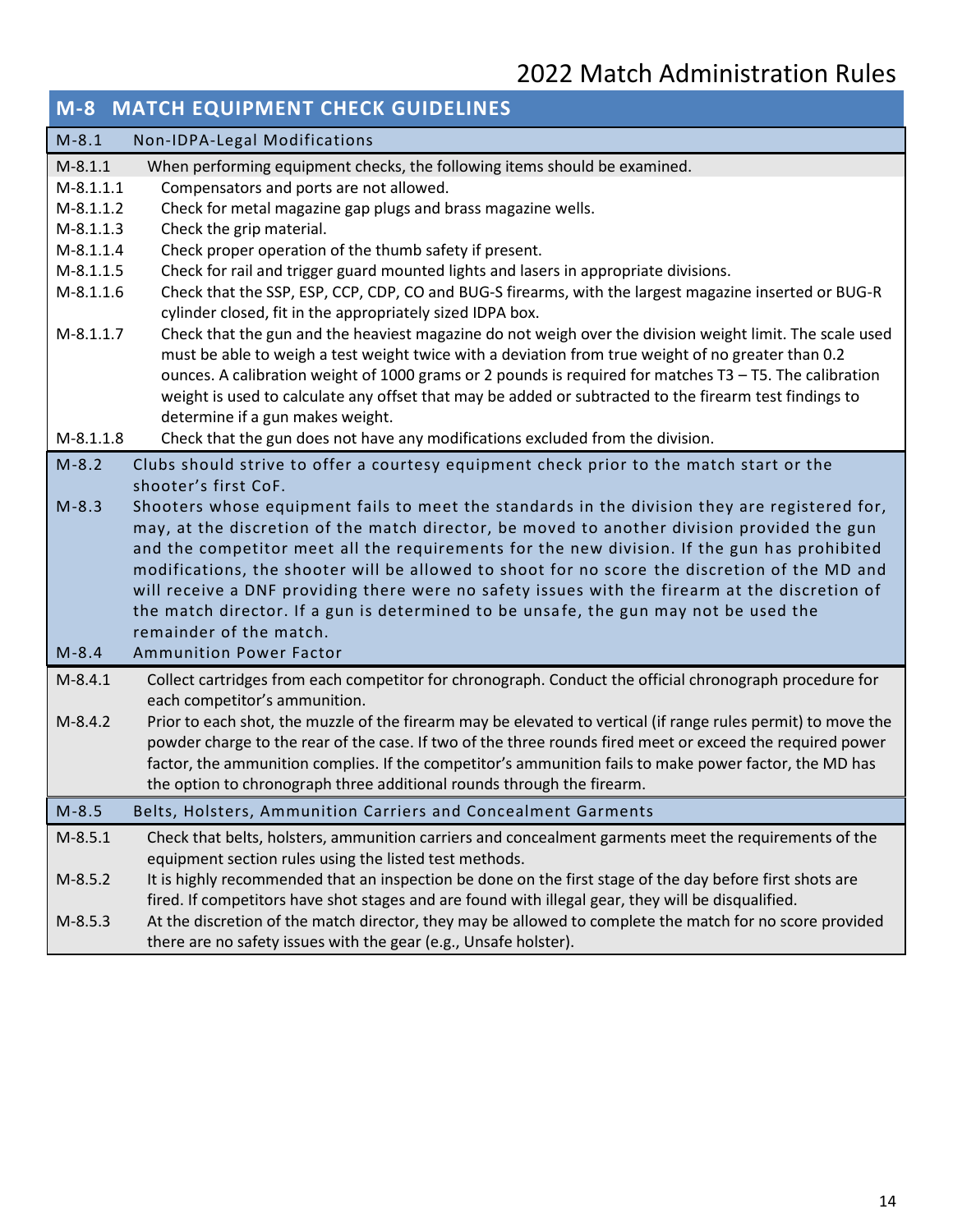|            | <b>M-9 WRITTEN STAGE BRIEFINGS</b>                                                                                                                                                    |
|------------|---------------------------------------------------------------------------------------------------------------------------------------------------------------------------------------|
| $M-9.1$    | Every stage will have a written briefing for the stage (sometimes called a Course of Fire,                                                                                            |
|            | CoF) available at the stage, containing the following sections:                                                                                                                       |
| $M-9.1.1$  | Scenario: A brief and meaningful description of the self-defense scenario that the stage portrays.                                                                                    |
| $M-9.1.2$  | Standards: For standards stages, this section need only to contain the word "Standards." Standard stages                                                                              |
|            | are shooting skill tests.                                                                                                                                                             |
| $M-9.1.3$  | Procedure: A brief description of the shooting actions the shooter is supposed to do within the stage for                                                                             |
|            | each string of fire. It must include the number of rounds to be fired and any special conditions for example:                                                                         |
|            | "strong hand only," "remain seated while shooting", or "while prone".                                                                                                                 |
| $M-9.1.4$  | Muzzle Safe Points: Muzzle safe markers or 180-degree rule, or a combination of both.                                                                                                 |
| $M-9.1.5$  | Scoring: Limited or Unlimited.                                                                                                                                                        |
| $M-9.1.6$  | Scored Hits: Number of scored hits per target or per string.                                                                                                                          |
| $M-9.1.7$  | Start Position: Describes the start condition of the shooter's firearm and ammunition feeding devices. Also                                                                           |
|            | describes the shooter's start position and the action the shooter is performing at the start of the stage, if                                                                         |
|            | any.                                                                                                                                                                                  |
| $M-9.1.8$  | Start Signal: Describes the start signal, like audible, flashing of a light, etc.                                                                                                     |
| $M-9.1.9$  | Stop: Describes the stop signal if any. This is usually the "last shot" but can be other things such as shooting                                                                      |
|            | all the targets and then pressing a button, etc.                                                                                                                                      |
| $M-9.1.10$ | <b>SO notes:</b> Optional instructions to the SO team for safety or proper running of the stage.                                                                                      |
| $M-9.1.11$ | Stage Diagram: A scale (or rough scale) drawing showing the position of the targets, props including any                                                                              |
|            | hard cover or concealment, starting position and points of cover, where appropriate.                                                                                                  |
| $M-9.2$    | A written stage briefing may not supersede the shooting rules in Section 3 with regard to                                                                                             |
|            | issuing procedural penalties to competitors. While a procedure may suggest a way to                                                                                                   |
|            | complete a string, the instructions are limited to following rulebook Sections 3 & 5 in their                                                                                         |
|            | guidance with regard to penalizing shooters. After the start signal, penalties for non-shooting                                                                                       |
|            | actions may not be issued to competitors for their performance on a stage.                                                                                                            |
|            |                                                                                                                                                                                       |
|            | $\mathcal{L} = \mathcal{L} + \mathcal{L} = \mathcal{L} + \mathcal{L} = \mathcal{L} + \mathcal{L} + \mathcal{L} = \mathcal{L} + \mathcal{L} + \mathcal{L} + \mathcal{L} + \mathcal{L}$ |

### **M-10 STAGE RELIABILITY**

| $M-10.1$ | Stage reliability and consistency is important for every IDPA match. The targets, actuators,    |
|----------|-------------------------------------------------------------------------------------------------|
|          | props, etc. used within a stage must work correctly and present consistently for all shooters.  |
| $M-10.2$ | For Tier 2 - Tier 5 matches if a stage prop, actuator, or target performs incorrectly more than |
|          | 10% of the time (10% of scored shooters,) the Chief SO will immediately notify the MD of the    |
|          | reliability issue.                                                                              |
| $M-10.3$ | The MD will close the stage and repair the stage. If the stage cannot be made to work reliably  |
|          | within 60 minutes the stage must be removed from the match and match results. This does         |

within 60 minutes the stage must be removed from the match and match results. not include the case where the shooter does not trigger the stage properly, unless the trigger(s) are causing unreliable performance.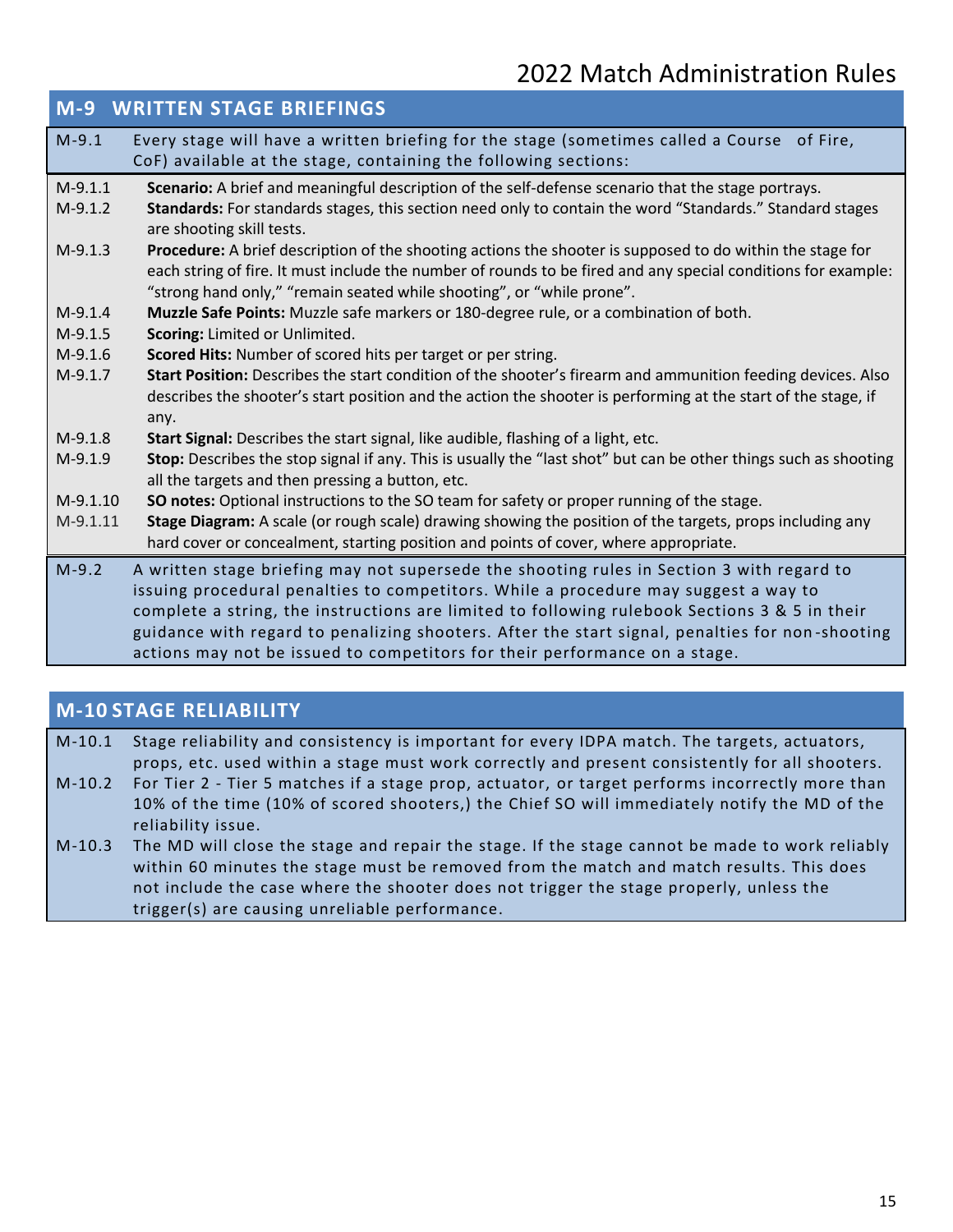#### **M-11 MATCH DQS** M-11.1 The Match Director must advise the AC, SC, IPOC or Designate (herein referred to as Coordinator) of DQs as they occur. M-11.2 The coordinator will intervene in a sanctioned match they are responsible for if 3 DQs occur on the same stage, not counting Chrono or Equipment Check stages. The coordinator must immediately investigate the stage for any issues with stage safety, legality, match personnel, construction, or other problematic areas. The issues and investigation findings must be logged in the AAR. M-11.3 If 5 DQs occur for similar reasons on the same stage, not counting Chrono or Equipment Check stages, the coordinator may remove the stage from the match. The stage removal and reasons must be logged in the AAR. M-11.4 If a shooter was disqualified from a match and the stage where the DQ oc curred is later thrown out, the shooter may not reenter the match. M-11.5 An AC/IPOC/Designate or MD can remove or reassign an SO from a stage for the following non-inclusive list of events: M-11.5.1 Using incorrect range commands. M-11.5.2 Inconsistent walk-through briefings. M-11.5.3 Inconsistent or incorrect application of the rules. M-11.5.4 Code of Conduct violations. M-11.5.5 Safety violations administering a stage.

M-11.6 Reassigning staff during a match will not be grounds for an Appeal for that fact alone. M-11.7 The MD must be alerted prior to, or immediately after, a match official is re-assigned, suspended or removed as match personnel and the issue must be logged in the AAR.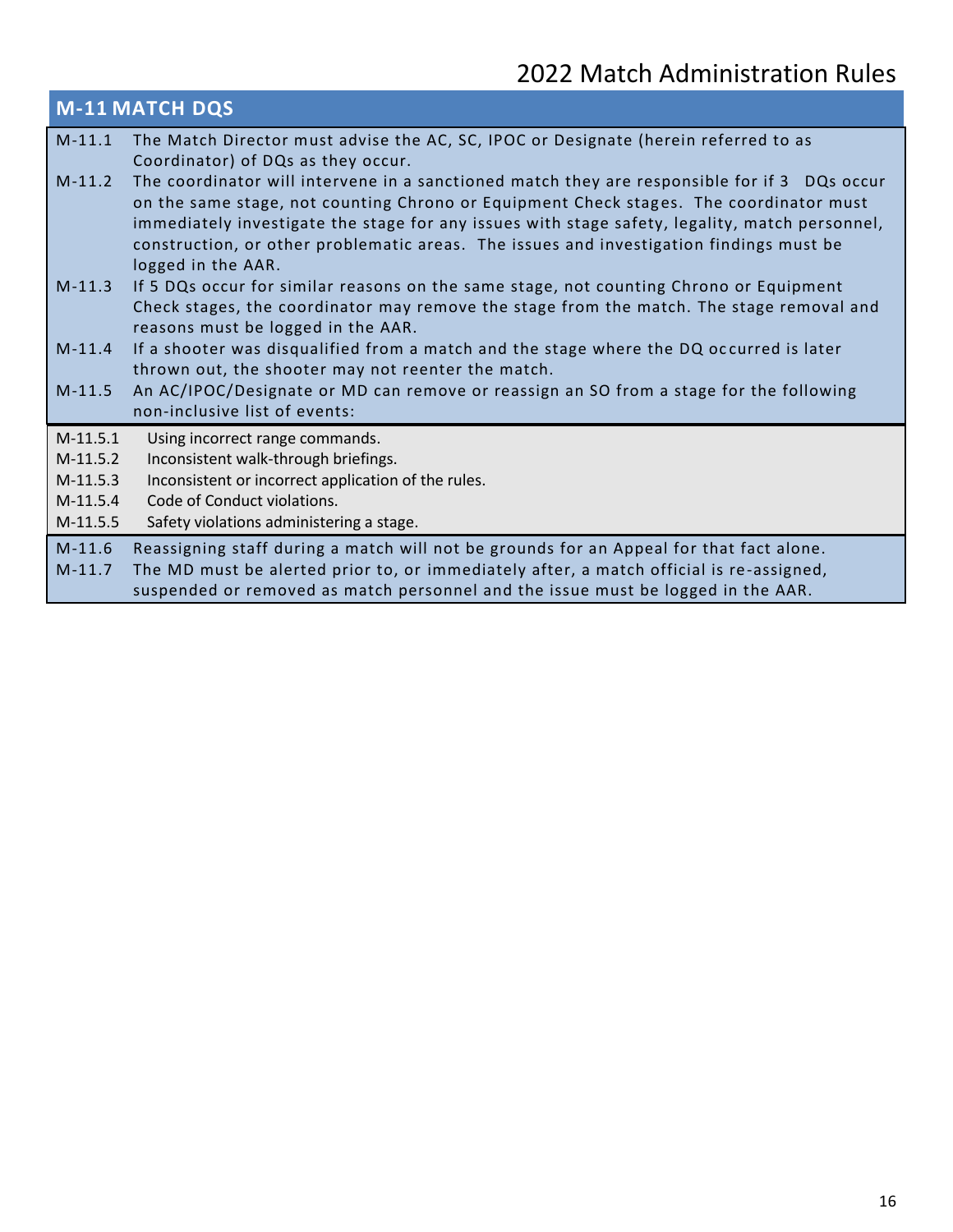## **M-12 IDPA MATCH OFFICIALS**

|                  | <b>SOI</b> | <b>CSO</b> | SΟ |
|------------------|------------|------------|----|
| <b>RACL</b>      |            |            |    |
| AC / IPOC        | ∩          |            |    |
| <b>SC</b>        |            |            |    |
| Tier 2 to 5 MD   | O          |            |    |
| <b>Tier 1 MD</b> | O          | $\Omega$   |    |
| Tier 3 to 5 CSO  | Ō          |            |    |
| Tier 1 and 2 CSO | O          | $\Omega$   |    |
| SOI              |            |            |    |

○ Recommended

● Required

◌ Optional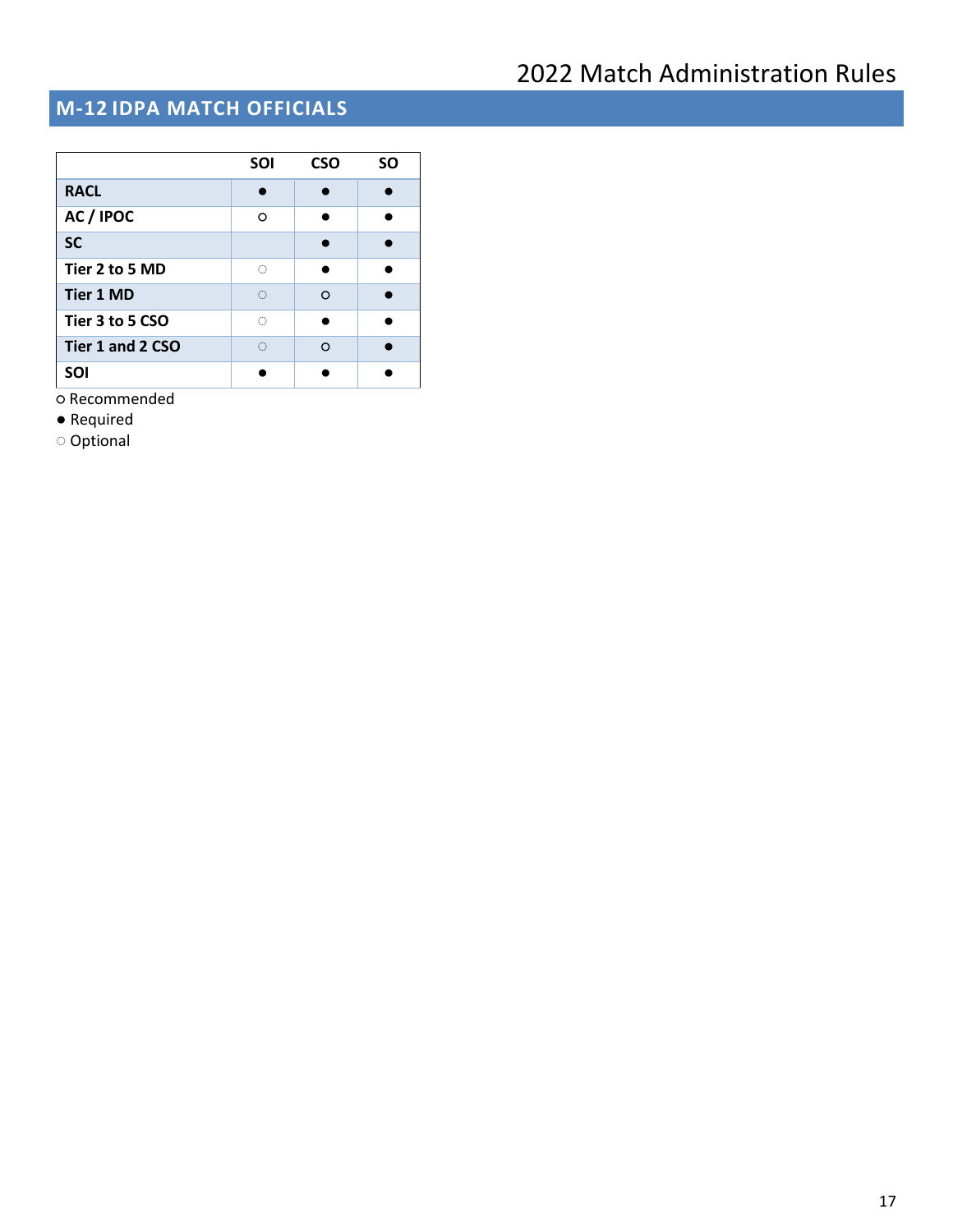|                            | <b>M-13 MD ROLES &amp; RESPONSIBILITIES</b>                                                                                                                                                                               |
|----------------------------|---------------------------------------------------------------------------------------------------------------------------------------------------------------------------------------------------------------------------|
| $M-13.1$                   | <b>Match Directors</b>                                                                                                                                                                                                    |
| $M-13.1.1$                 | Match Directors are IDPA volunteers whose goal and purpose is to see that all shooters have a safe and<br>enjoyable IDPA match experience by supervising and directing the shooters and match staff through the<br>match. |
| $M-13.2$                   | <b>IDPA Match Director Qualifications</b>                                                                                                                                                                                 |
| $M-13.2.1$                 | Must be an IDPA certified safety officer in good standing with IDPA.                                                                                                                                                      |
| $M-13.2.2$                 | MDs for Tier Two (2) matches must be approved by the AC.                                                                                                                                                                  |
| $M-13.2.3$                 | MDs for Tier Three (3) matches must be current as an IDPA certified CSO and be approved by the AC.                                                                                                                        |
| $M-13.2.4$                 | MDs for Tier Four (4) and Tier Five (5) matches must be current as an IDPA certified CSO and approved by<br>IDPA HQ.                                                                                                      |
| $M-13.2.5$                 | Must be a current IDPA member in good standing and never have had their membership revoked.                                                                                                                               |
| $M-13.2.6$                 | Must have shot at least six IDPA matches. Newly affiliated IDPA clubs have a six-month grace period for Tier<br>One matches.                                                                                              |
| M-13.2.7                   | Must possess the necessary temperament, attitude and IDPA rulebook knowledge to rationally and                                                                                                                            |
|                            | successfully resolve shooter/SO/CSO disagreements.                                                                                                                                                                        |
| $M-13.3$                   | Match Director Responsibilities                                                                                                                                                                                           |
| $M-13.3.1$                 | <b>IDPA Ambassador</b>                                                                                                                                                                                                    |
| $M-13.3.1.1$               | Represent IDPA professionally and respectfully on and off the range.                                                                                                                                                      |
| M-13.3.1.2                 | Respect and support IDPA and other shooting sports, IDPA rules, shooters, and spectators.                                                                                                                                 |
| M-13.3.1.3                 | Always be friendly and approachable.                                                                                                                                                                                      |
| M-13.3.1.4                 | Go out of your way to welcome new shooters, veteran shooters, and spectators alike.                                                                                                                                       |
| $M-13.3.2$                 | <b>IDPA Match Official</b>                                                                                                                                                                                                |
| $M-13.3.2.1$<br>M-13.3.2.2 | Adhere to the IDPA Match Director Code of Conduct.<br>Confirm to the SC/AC/IPOC or designate that all SOs in a match are certified IDPA Safety Officers in                                                                |
|                            | accordance with the requirements governing the match tier.                                                                                                                                                                |
| M-13.3.2.3                 | Enforce IDPA safe gun handling rules by all shooters.                                                                                                                                                                     |
| M-13.3.2.4                 | Ensure individuals on the range are wearing eye and ear protection, when appropriate.                                                                                                                                     |
| M-13.3.2.5                 | Help the shooters to safely complete and enjoy the match.                                                                                                                                                                 |
| M-13.3.2.6                 | Treat the shooters with courtesy and respect.                                                                                                                                                                             |
| M-13.3.2.7                 | Verify that the shooter's equipment is IDPA-legal and correctly worn.                                                                                                                                                     |
| M-13.3.2.8                 | Avoid interfering with the shooter's execution of the CoF, unless necessary to maintain a safe shooting<br>environment.                                                                                                   |
| M-13.3.2.9                 | Know and consistently enforce the IDPA rules to ensure that the match is conducted in a fair and<br>impartial manner.                                                                                                     |
| M-13.3.2.10                | Be well versed in the IDPA rule book and be able to explain the rules and their application.                                                                                                                              |
| M-13.3.2.11                | Maintain a fair, impartial manner toward all competitors.                                                                                                                                                                 |
| M-13.3.2.12                | If there is reasonable doubt, the benefit of the doubt goes to the shooter.                                                                                                                                               |
| M-13.3.2.13                | Ensure all penalties are called correctly and consistently.                                                                                                                                                               |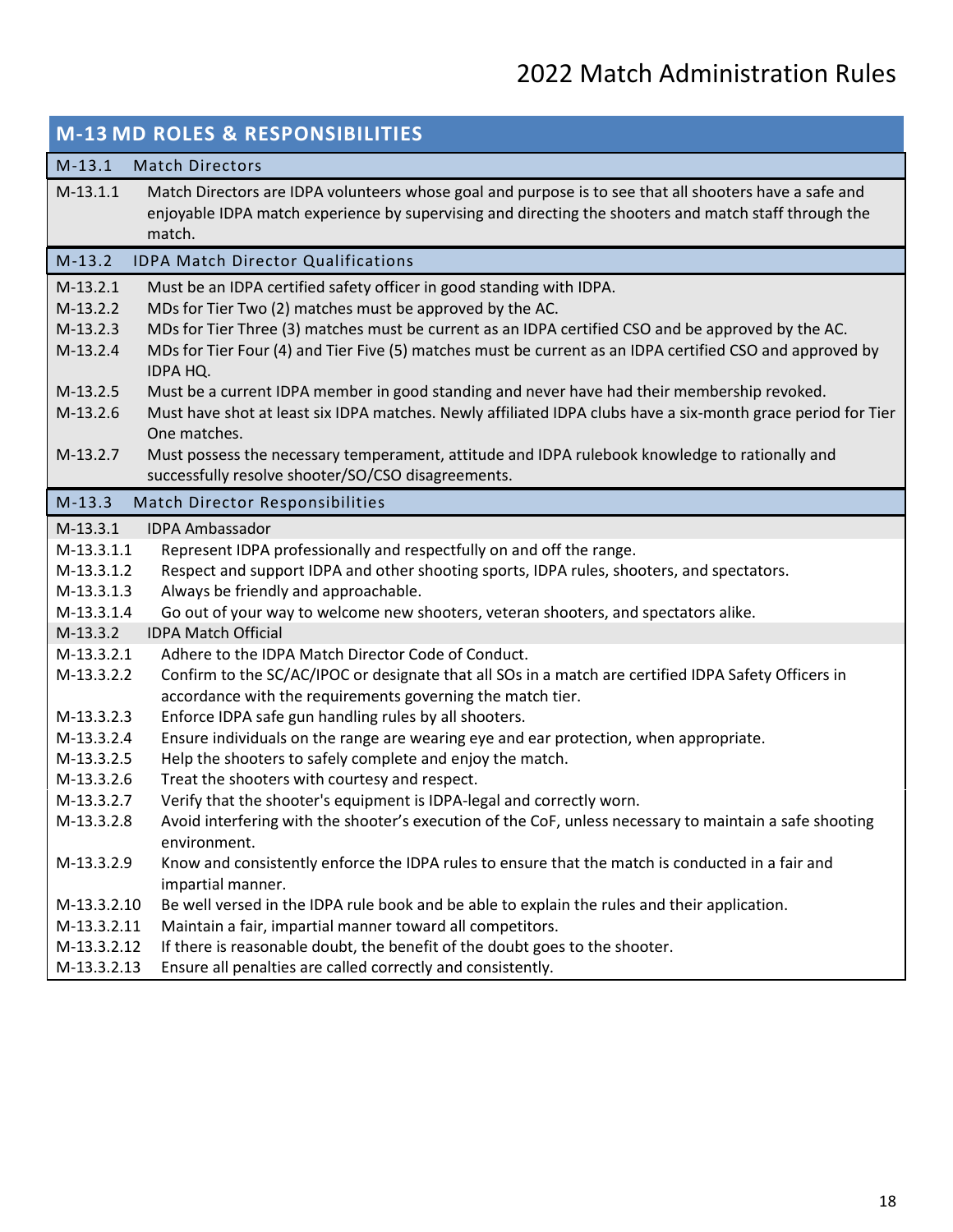| M-13.3.2.14 | Report all penalties issued for Code of Conduct infractions directly to the Area Coordinator on the day of                                                                                                      |
|-------------|-----------------------------------------------------------------------------------------------------------------------------------------------------------------------------------------------------------------|
|             | the match at all sanctioned matches.                                                                                                                                                                            |
| M-13.3.2.15 | Be available should any additional consultation or appeal be required concerning the behavior of any                                                                                                            |
|             | shooter and any scoring or penalty decisions.                                                                                                                                                                   |
| M-13.3.2.16 | Ensure that the stages are consistent for all shooters.                                                                                                                                                         |
| M-13.3.2.17 | Ensure that the scenarios are always defensive in nature.                                                                                                                                                       |
| M-13.3.2.18 | Confirm to the Area Coordinator that all SOs in a match are certified SOs in accordance with the                                                                                                                |
|             | requirements governing the match tier.                                                                                                                                                                          |
| M-13.3.2.19 | Will facilitate an appeal to a committee in accordance with the current IDPA rulebook.                                                                                                                          |
| $M-13.4$    | Match Director Code of Conduct                                                                                                                                                                                  |
| $M-13.4.1$  | I understand that it is a privilege, and not a right, to be an IDPA Match Director.                                                                                                                             |
| $M-13.4.2$  | I will follow all the safety rules of IDPA and the host range.                                                                                                                                                  |
| $M-13.4.3$  | I recognize that it is my responsibility to maintain a thorough knowledge of the current IDPA rulebook.                                                                                                         |
| $M-13.4.4$  | Prior to and during the match, I will refrain from the use of alcohol, substances, or medications that may                                                                                                      |
|             | negatively impact my ability to perform the duties of a Match Director.                                                                                                                                         |
| $M-13.4.5$  | I will not communicate with others or physically contact others, in a threatening, harassing or abusive                                                                                                         |
|             | manner.                                                                                                                                                                                                         |
| M-13.4.6    | I will treat all shooters and match staff with respect.                                                                                                                                                         |
| M-13.4.7    | I will be firm and fair in all judgment calls in the application of the IDPA rules. I will be prepared to state in a<br>clear and concise manner my reasons for such calls to the shooter or any IDPA Official. |
| $M-13.4.8$  | It is my duty to assist, to the best of my ability, all shooters and match staff and not hinder them through                                                                                                    |
|             | harassment or authoritarian behavior.                                                                                                                                                                           |
| M-13.4.9    | I will represent my sport in a professional manner through my behavior and dress and will represent the<br>standard expected of the match staff.                                                                |
| M-13.4.10   | The integrity of the Match Director community should never be in doubt. I will refrain from any actions that                                                                                                    |
|             | could cause my honesty or objectivity to be questioned.                                                                                                                                                         |
| M-13.4.11   | As a representative of IDPA, I will refrain from disparagement or inappropriate criticism of IDPA or other                                                                                                      |
|             | shooting sports, their officials, and rules either verbally or through social media.                                                                                                                            |
| M-13.4.12   | I will always be a champion for IDPA and promote IDPA in the best light possible.                                                                                                                               |
| M-13.4.13   | I understand that violations of this code of conduct may result in my removal or Disqualification from a                                                                                                        |
|             | match, loss of my privileges as an IDPA Match Director, and/or revocation of my IDPA membership.                                                                                                                |
| M-13.4.14   | I will ensure that all staff are certified as required by match tier they are working at.                                                                                                                       |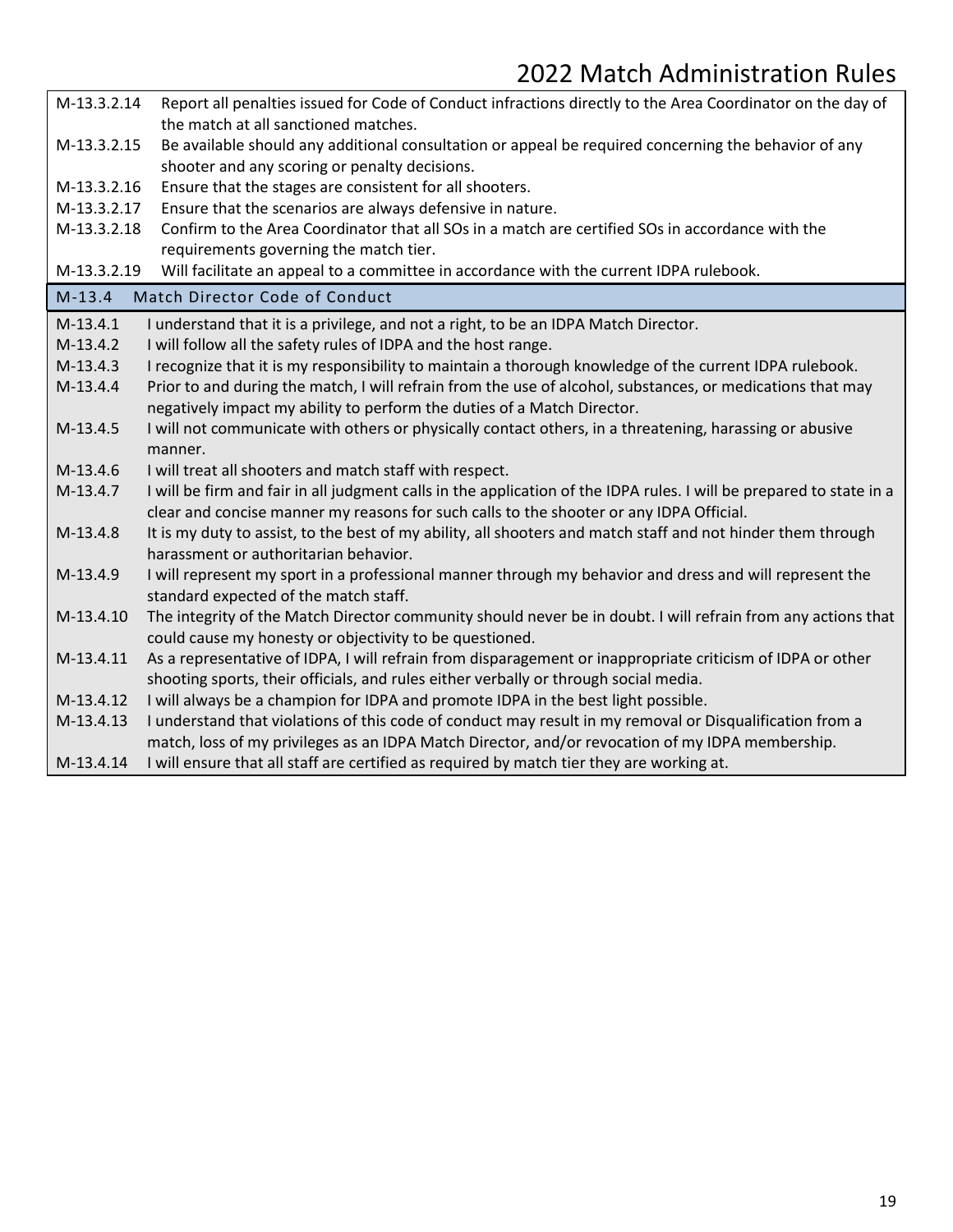|                                        | <b>M-14 SO ROLES &amp; RESPONSIBILITIES</b>                                                                                                                                                                                                                                                                                                                                                                                                                                           |
|----------------------------------------|---------------------------------------------------------------------------------------------------------------------------------------------------------------------------------------------------------------------------------------------------------------------------------------------------------------------------------------------------------------------------------------------------------------------------------------------------------------------------------------|
| $M-14.1$                               | IDPA Safety Officer Description                                                                                                                                                                                                                                                                                                                                                                                                                                                       |
| $M-14.1.1$                             | Certified Safety Officers are IDPA volunteers whose goal and purpose is to see that all shooters have a safe<br>and enjoyable IDPA match experience by supervising and directing the shooter through each match Course<br>of Fire.                                                                                                                                                                                                                                                    |
| $M-14.2$                               | <b>IDPA Safety Officer Qualifications</b>                                                                                                                                                                                                                                                                                                                                                                                                                                             |
| $M-14.2.1$<br>$M-14.2.2$<br>$M-14.2.3$ | Have completed an IDPA Safety Officer Class taught by an authorized IDPA Safety Officer Instructor (SOI).<br>Be a current member in good standing of IDPA, and not have had their membership revoked.<br>Adhere to the IDPA Safety Officer Code of Conduct.                                                                                                                                                                                                                           |
| $M-14.2.4$<br>$M-14.2.5$               | Regularly participate in IDPA matches as an SO at either the club or sanctioned match level.<br>Maintain their SO certification via continuing SO education and recertification every two years in<br>accordance with current IDPA HQ policy.                                                                                                                                                                                                                                         |
| $M-14.2.6$                             | IDPA members applying to take the IDPA Safety Officer Class should meet the following minimum<br>qualifications to be considered:                                                                                                                                                                                                                                                                                                                                                     |
| M-14.2.6.1                             | Be at least 21 years of age and be able to lawfully possess a firearm under the laws of your country of<br>residence.                                                                                                                                                                                                                                                                                                                                                                 |
| M-14.2.6.2                             | Be a current IDPA member in good standing for at least six months, and never have had their<br>membership revoked.                                                                                                                                                                                                                                                                                                                                                                    |
| M-14.2.6.3                             | Have shot at least six IDPA matches, at the club or sanctioned level.                                                                                                                                                                                                                                                                                                                                                                                                                 |
| M-14.2.6.4                             | Possess a basic knowledge of the IDPA rulebook.                                                                                                                                                                                                                                                                                                                                                                                                                                       |
| M-14.2.6.5                             | Be sponsored by an IDPA-affiliated club representative that can confirm the applicant's ability to safely<br>handle a firearm and who is willing and able to provide designated mentor SOs committed to training the<br>graduate SO.                                                                                                                                                                                                                                                  |
| M-14.2.6.6                             | New IDPA start-up clubs may be allowed to send 6 SO candidates to the SO class with the membership<br>requirements waived. All other candidates must meet the membership requirements as listed.                                                                                                                                                                                                                                                                                      |
| $M-14.3$                               | Safety Officer Responsibilities                                                                                                                                                                                                                                                                                                                                                                                                                                                       |
| $M-14.3.1$<br>$M-14.3.2$               | The responsibilities of IDPA SOs in each of their roles are described below. These responsibilities outline the<br>basic requirements for safely conducting an IDPA CoF. The allocation of these responsibilities to individual<br>SOs may vary based on the size of the match, the range facility on which the match is held, and the number<br>of SOs assigned to the CoF.<br>The selection and assignment of SOs in each match is the responsibility of the MD or his designee, in |
|                                        | accordance with IDPA Match Administration policies. Significant discretion and flexibility on the part of the<br>MD in developing a match SO organizational structure is expected and encouraged. However, the MD is<br>ultimately responsible to ensure that the selected structure fully allocates these responsibilities to the<br>individual SOs who are accountable for executing them.                                                                                          |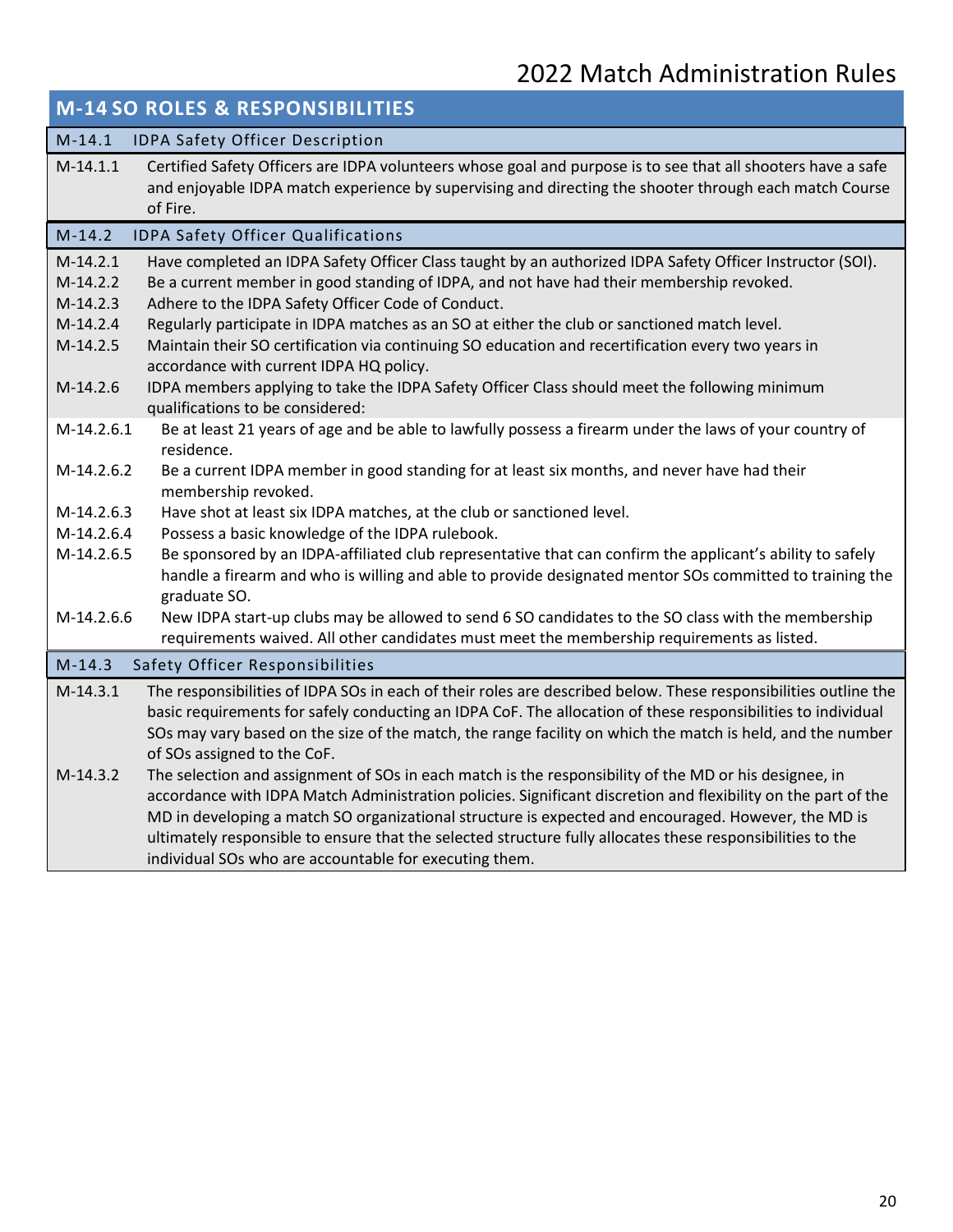| $M-14.3.3$   | <b>IDPA Ambassador</b>                                                                                                  |
|--------------|-------------------------------------------------------------------------------------------------------------------------|
| M-14.3.3.1   | Represent IDPA professionally and respectfully on and off the range.                                                    |
| M-14.3.3.2   | Respect and support IDPA and other shooting sports, IDPA rules, shooters, and spectators.                               |
| M-14.3.3.3   | Always be friendly and approachable. Go out of your way to welcome new shooters, veteran shooters,                      |
|              | and spectators alike.                                                                                                   |
| $M-14.3.4$   | IDPA Match Official (joint Safety Officer Responsibilities)                                                             |
| $M-14.3.4.1$ | Adhere to the IDPA Safety Officer Code of Conduct.                                                                      |
| M-14.3.4.2   | Work as a team to ensure the CoF runs efficiently.                                                                      |
| M-14.3.4.3   | Help the shooter to complete the CoF safely and enjoy the match.                                                        |
| M-14.3.4.4   | Treat the shooter with courtesy and respect.                                                                            |
| M-14.3.4.5   | Verify that the shooter's equipment is IDPA-legal and correctly worn.                                                   |
| M-14.3.4.6   | Verify the shooter is in the correct starting position for the CoF (e.g., hands up, hands down, etc.).                  |
| M-14.3.4.7   | Address the shooter using correct and concise commands.                                                                 |
| M-14.3.4.8   | Avoid interfering with the shooter's execution of the CoF, unless necessary to maintain a safe shooting<br>environment. |
| M-14.3.4.9   | To maintain safety, always assist the shooter when necessary and appropriate. However, coaching of the                  |
|              | shooter by the SO is not permitted at sanctioned matches.                                                               |
| M-14.3.4.10  | Use proper IDPA range commands.                                                                                         |
| M-14.3.4.11  | Call all penalties correctly and consistently.                                                                          |
| M-14.3.4.12  | The SO team (PSO and SSO) should assess any penalties and inform the shooter of the penalties incurred.                 |
|              | Should any additional consultation or appeal be required, the SO team will confer only with other                       |
|              | designated match officials concerning the behavior of any shooter and any scoring or penalty decisions to               |
|              | be rendered.                                                                                                            |
| M-14.3.4.13  | Ensure that the stage is reset in accordance with the CoF description and is consistent for all shooters.               |
| M-14.3.4.14  | Know and consistently enforce the IDPA rules to ensure that the match is conducted in a fair and<br>impartial manner.   |
| M-14.3.4.15  | If the SO has a reasonable doubt, the benefit of the doubt goes to the shooter.                                         |
| M-14.3.4.16  | Be an IDPA Rules expert, able to explain the rules and their application.                                               |
| $M-14.4$     | IDPA Match Official (Primary Safety Officer Responsibilities)                                                           |
| $M-14.4.1$   | The Primary Safety Officer (PSO) is responsible for preparing and running the shooter through the CoF in                |
|              | accordance with IDPA rules while monitoring the shooter's progress through the CoF and noting any                       |
|              | infractions of IDPA rules. Primary SOs specific responsibilities include:                                               |
| $M-14.4.2$   | Maintain a clear focus on the shooter the SO is assigned to observe, as follows:                                        |
| M-14.4.2.1   | Not permitting his or her attention to be misdirected or lax.                                                           |
| M-14.4.2.2   | Observing the shooter during the CoF from a vantage point where the SO can clearly view each of the                     |
|              | shooter's actions and react appropriately by the following means.                                                       |
| M-14.4.2.3   | Observe the firing hand and firearm.                                                                                    |
| M-14.4.2.4   | Note the shooter's body language and demeanor as it relates to predicting the shooter's actions.                        |
| M-14.4.2.5   | Accompany the shooter through the CoF without impeding the shooter's movements.                                         |
| M-14.4.2.6   | Help the shooter to complete the Course of Fire safely and enjoy the match while consistently enforcing                 |
|              | the IDPA rules to ensure that the match is conducted in a fair and impartial manner.                                    |
| M-14.4.2.7   | Ensure that the CoF is administered and scored properly by:                                                             |
| M-14.4.2.7.1 | Directing the shooter through the CoF using proper range commands and timing the shooter's<br>execution of the CoF.     |
| M-14.4.2.7.2 | Working in conjunction with the Scorekeeper SO to observe and levy any penalties incurred by the                        |
|              | shooter during the CoF.                                                                                                 |
| M-14.4.2.7.3 | Coordinating with the Scorekeeper SO to ensure the shooter's time, score and any penalties are<br>properly recorded.    |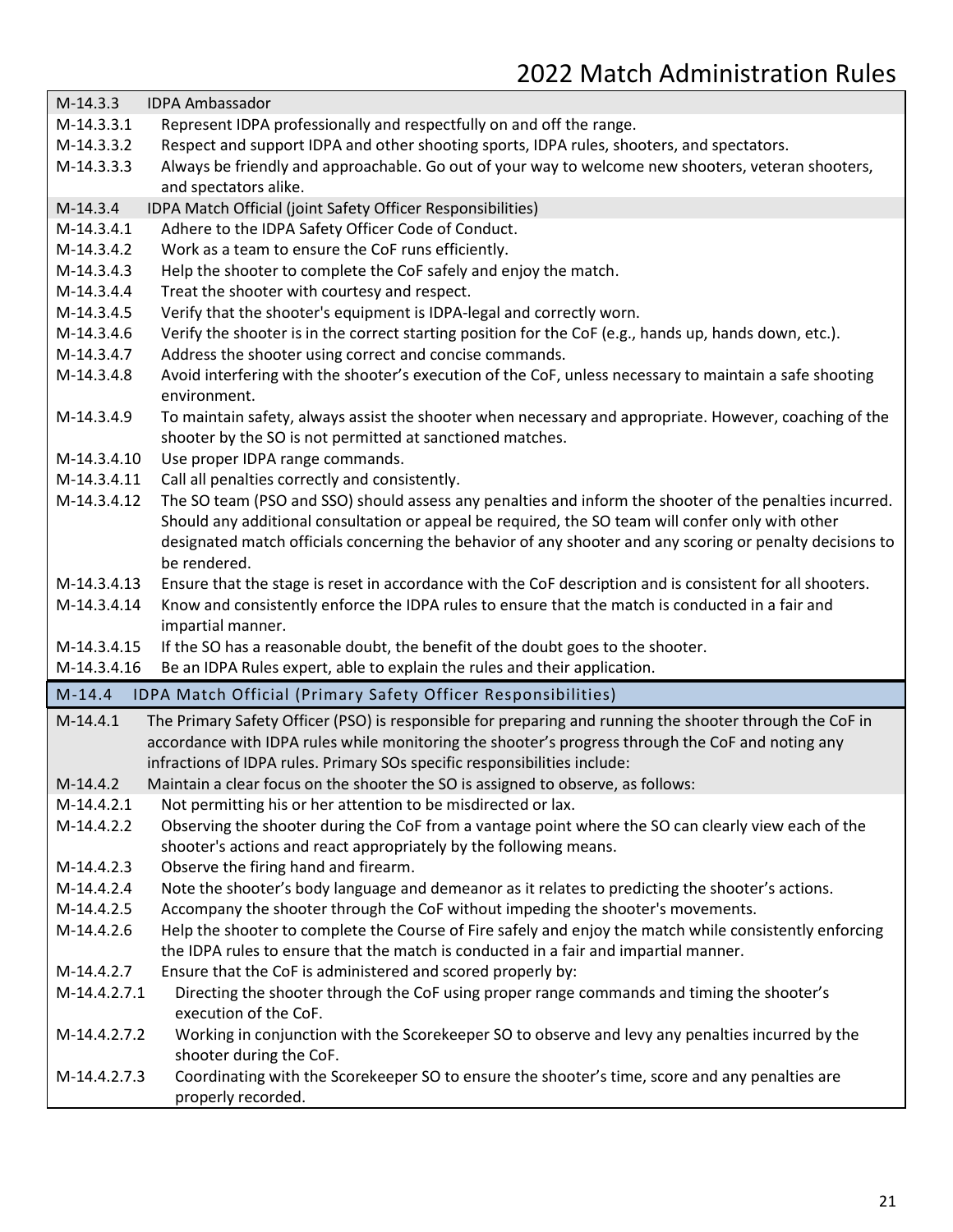| $M-14.5$                 | IDPA Match Official (Scorekeeper SO Responsibilities)                                                                                                                                                                                                                                                                                                                                                                    |
|--------------------------|--------------------------------------------------------------------------------------------------------------------------------------------------------------------------------------------------------------------------------------------------------------------------------------------------------------------------------------------------------------------------------------------------------------------------|
| $M-14.5.1$<br>$M-14.5.2$ | The Scorekeeper SO (SSO) is the SO responsible for organizing and managing the shooting squad to<br>maintain the smooth flow of the match, while allowing shooters as much flexibility as possible while<br>preparing to shoot the CoF. The Scorekeeper SO is responsible for noting and properly recording the<br>performance of the shooter during the CoF.<br>The Scorekeeper SO's specific responsibilities include: |
|                          |                                                                                                                                                                                                                                                                                                                                                                                                                          |
| $M-14.5.2.1$             | Be prepared to correct or stop the shooter during CoF execution, through use of the proper IDPA range<br>commands, should it be required to maintain range safety.                                                                                                                                                                                                                                                       |
| M-14.5.2.2               | Ensure the shooter's score is recorded accurately                                                                                                                                                                                                                                                                                                                                                                        |
| M-14.5.2.3               | Observe the shooter's execution of the CoF for safety and procedural violations                                                                                                                                                                                                                                                                                                                                          |
| M-14.5.2.4               | Ensure the shooter has the correct score sheet with the proper label, if applicable, and to write legibly.                                                                                                                                                                                                                                                                                                               |
| M-14.5.2.5               | Sign or initial the score sheet when the score is tallied, and initial any corrections made on score sheet.                                                                                                                                                                                                                                                                                                              |
| M-14.5.2.6               | Review the score sheet with the shooter and provide an opportunity for the shooter to sign, initial or<br>verify the score sheet.                                                                                                                                                                                                                                                                                        |
| M-14.5.2.7               | Give a copy of the score sheet to the shooter, if available.                                                                                                                                                                                                                                                                                                                                                             |
| M-14.5.2.8               | Organize, manage, and stage the shooters to improve the "flow" of the match, and maintain squad and<br>spectator control.                                                                                                                                                                                                                                                                                                |
| $M-14.5.2.9$             | Announce the shooting order for the next three shooters to give the upcoming shooters time to prepare.                                                                                                                                                                                                                                                                                                                   |
| M-14.5.2.10              | Stage the next ("on-deck") shooter in a pre-determined position so the Primary Safety Officer can begin                                                                                                                                                                                                                                                                                                                  |
|                          | to prepare the shooter while the stage is re-set, and any administrative issues are concluded.                                                                                                                                                                                                                                                                                                                           |
| M-14.5.2.11              | Handle all shooter administrative issues behind the firing line, allowing the Primary Safety Officer to                                                                                                                                                                                                                                                                                                                  |
|                          | finish preparing the next shooter.                                                                                                                                                                                                                                                                                                                                                                                       |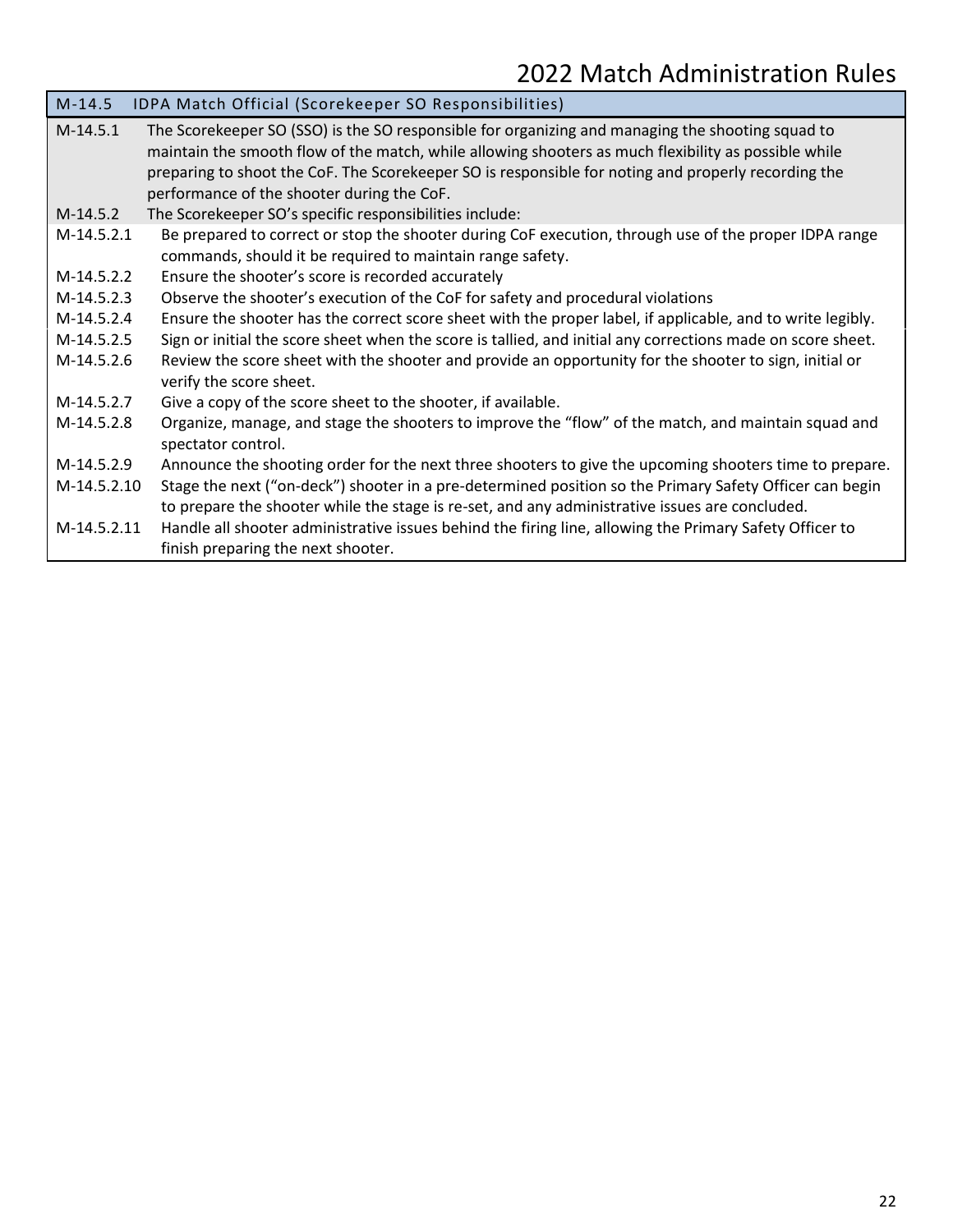|                          | <b>M-15 CHIEF SAFETY OFFICER</b>                                                                                                                                                                                                                                                                                                                                                                                                                                                                                                                                                                             |
|--------------------------|--------------------------------------------------------------------------------------------------------------------------------------------------------------------------------------------------------------------------------------------------------------------------------------------------------------------------------------------------------------------------------------------------------------------------------------------------------------------------------------------------------------------------------------------------------------------------------------------------------------|
| $M-15.1$<br>$M-15.2$     | The Chief Safety Officer (CSO) acts as the senior SO on the CoF and is responsible for running<br>the CoF in accordance with IDPA rules and for supervising the CoF SO team. The CSO is<br>designated by and directly accountable to the MD.<br>The CSO's specific responsibilities include:                                                                                                                                                                                                                                                                                                                 |
| $M-15.2.1$               | Leading the operation of an SO Team. The CSO is responsible for the local allocation of PSO and SSO                                                                                                                                                                                                                                                                                                                                                                                                                                                                                                          |
| $M-15.2.2$               | responsibilities to team members throughout the match.<br>Prior to the start of match and periodically throughout the match, monitor the CoF, and coordinate<br>changes with the Match Director if the CoF design, equipment, or environmental conditions result in a<br>safety hazard.                                                                                                                                                                                                                                                                                                                      |
| $M-15.2.3$               | Assuring that a clear and consistent description of the CoF, including any muzzle safe points and other CoF<br>safety criteria, is communicated to all shooters.                                                                                                                                                                                                                                                                                                                                                                                                                                             |
| $M-15.2.4$               | Notify the Match Director to request a ruling when the Safety Officer team and shooter do not agree on a<br>scoring or penalty assessment, taking any necessary steps to prevent the delay of the match.                                                                                                                                                                                                                                                                                                                                                                                                     |
| $M-15.3$                 | It is recommended that SOs designated as CSOs in Tier 2 sanctioned matches meet the<br>following additional qualifications:                                                                                                                                                                                                                                                                                                                                                                                                                                                                                  |
| $M-15.3.1$               | Have been certified as an IDPA SO for a minimum of one year.                                                                                                                                                                                                                                                                                                                                                                                                                                                                                                                                                 |
| $M-15.3.2$               | Previously served as a SO in at least one sanctioned IDPA match.                                                                                                                                                                                                                                                                                                                                                                                                                                                                                                                                             |
| $M-15.3.3$               | Possess the necessary temperament, attitude and IDPA rulebook knowledge to rationally and successfully<br>resolve shooter/SO disagreements.                                                                                                                                                                                                                                                                                                                                                                                                                                                                  |
| $M-15.4$                 | It is required that SOs designated as Chief SOs in Tier 3 and above sanctioned matches meet<br>the following additional qualifications:                                                                                                                                                                                                                                                                                                                                                                                                                                                                      |
| $M-15.4.1$               | Have successfully passed the online CSO exam with a minimum passing score of 80% for the current 2 year<br>certification term.                                                                                                                                                                                                                                                                                                                                                                                                                                                                               |
| $M-15.4.2$               | Have been previously certified as an IDPA SO for a minimum of two years.                                                                                                                                                                                                                                                                                                                                                                                                                                                                                                                                     |
| $M-15.4.3$               | Have served as a Certified IDPA SO in at least two sanctioned IDPA matches and participated as a                                                                                                                                                                                                                                                                                                                                                                                                                                                                                                             |
| $M-15.4.4$               | competitor in at least one additional sanctioned match, in the previous three years. OR,<br>Served as a Certified IDPA SO in at least three sanctioned IDPA matches in the previous three years.                                                                                                                                                                                                                                                                                                                                                                                                             |
| $M-15.5$                 | IDPA Safety Officers applying to become Chief Safety Officers must apply for this role and<br>pass the Chief Safety Officer test.                                                                                                                                                                                                                                                                                                                                                                                                                                                                            |
| $M-15.5.1$               | The Chief Safety Officer Application Form can be found on the IDPA web site and must be submitted to the<br>current SC/AC/IPOC for review. The application lists the SOs requisite experience for eligibility on the form<br>and is signed off on by the home club contact, and/ or local Safety Officer Instructor with knowledge of<br>applicants SO match experience. The application is then submitted to the members State/Area<br>Coordinator/IPOC for approval and upon verifying eligibility will mark the member's profile as CSO Eligible<br>before forwarding the approved form to HQ for filing. |
| $M-15.5.2$<br>$M-15.5.3$ | The IDPA website will then show the link on the member's profile for the online test. The applicant must<br>pass the test with a score of at least 80%. Passing the CSO test will update the 2 year SO expiration date.<br>Chief Safety Officers must maintain their SO certification via continuing SO education and recertification<br>every two years in accordance with current IDPA HQ policy. Chief Safety Officers failing to maintain their                                                                                                                                                          |
| $M-15.5.4$               | certification will lose their credentials and must reapply.<br>IDPA HQ will periodically review CSO eligibility based on the needs of the sport.                                                                                                                                                                                                                                                                                                                                                                                                                                                             |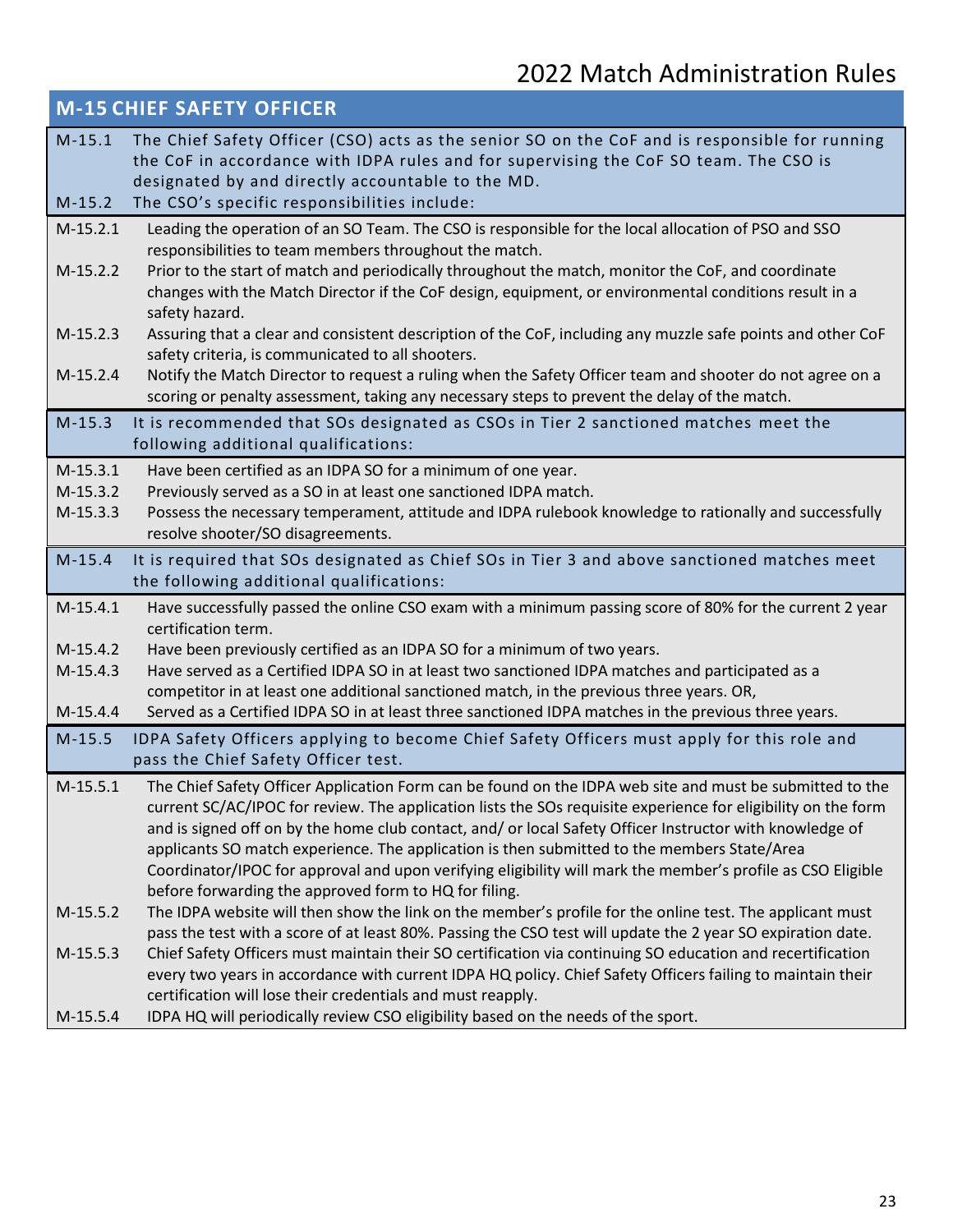### **M-16 SAFETY OFFICER CODE OF CONDUCT**

M-16.1 I understand that it is a privilege, and not a right, to be an IDPA Safety Officer. M-16.2 I will follow all of the safety rules of IDPA and the host range. M-16.3 I recognize that it is my responsibility to maintain a thorough knowledge of the current IDPA rulebook. M-16.4 Prior to and during the match, I will refrain from the use of alcohol, substances, or medications that may negatively impact my ability to perform the duties of a Safety Officer. M-16.5 I will not communicate with others in a threatening, harassing or abusive manner. M-16.6 I will be firm and fair in all judgment calls in the application of the IDPA rules. I will be prepared to state in a clear and concise manner my reasons for such calls to the shooter or any IDPA Official. M-16.7 It is my duty to assist, to the best of my ability, all shooters and not to hinder them through harassment or authoritarian behavior. M-16.8 I will represent my sport in a professional manner through my behavior and dress, in accordance with the standards established by the Match Director. M-16.9 The integrity of the Safety Officer community should never be in doubt. I will refrain from any actions that could cause my honesty or objectivity to be questioned. M-16.10 I will always be a champion for IDPA and promote IDPA in the best light possible. M-16.11 I understand that violations of this code of conduct may result in my removal or Disqualification from a match, loss of my privileges as an IDPA Safety Officer, and/or revocation of my IDPA membership.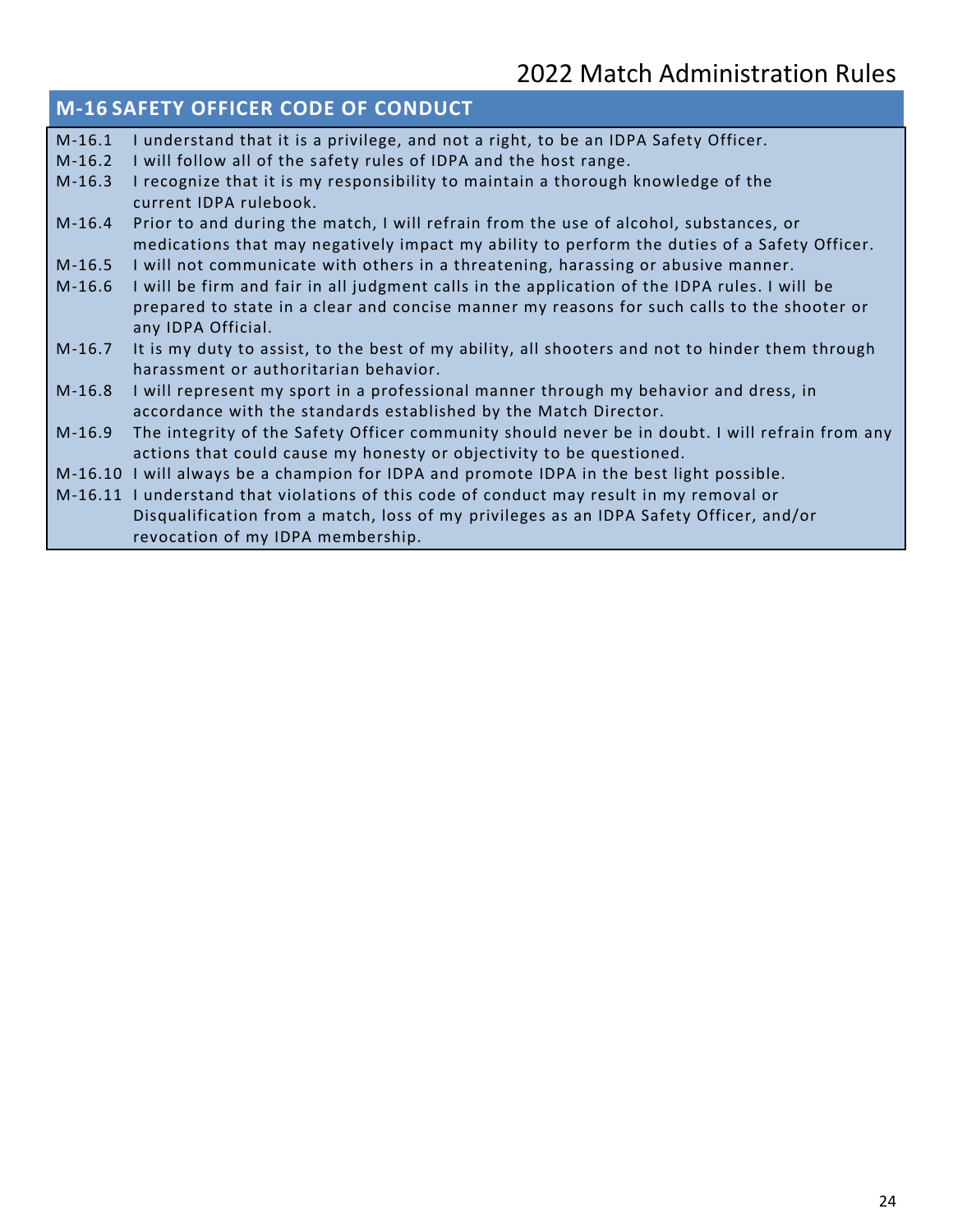|                                                        | M-17 SAFETY OFFICER INSTRUCTOR ROLES & RESPONSIBILITIES                                                                                                                                                                                                                                                                    |  |
|--------------------------------------------------------|----------------------------------------------------------------------------------------------------------------------------------------------------------------------------------------------------------------------------------------------------------------------------------------------------------------------------|--|
| $M-17.1$<br>$M-17.2$                                   | The IDPA Safety Officer Instructor (SOI) is a certified IDPA Chief Safety Officer volunteer, who<br>is responsible for the training and certification of IDPA Safety Officers. SOIs are veteran IDPA<br>SOs who have been recognized for their experience and excellence.<br>IDPA Safety Officer Instructor Qualifications |  |
|                                                        |                                                                                                                                                                                                                                                                                                                            |  |
| $M-17.2.1$                                             | Be a current Chief Safety Officer in good standing of IDPA, and not have had your membership or SO<br>certification revoked.                                                                                                                                                                                               |  |
| $M-17.2.2$                                             | Successfully complete the required IDPA SOI training or mentorship in accordance with current IDPA HQ                                                                                                                                                                                                                      |  |
|                                                        | policy.                                                                                                                                                                                                                                                                                                                    |  |
| $M-17.2.3$                                             | Adhere to the IDPA Safety Officer Code of Conduct.                                                                                                                                                                                                                                                                         |  |
| $M-17.2.4$                                             | Regularly participate in IDPA matches as an SO at the club and sanctioned match levels.                                                                                                                                                                                                                                    |  |
| $M-17.2.5$                                             | Be actively involved in training and mentoring new IDPA Safety Officers on a regular basis.                                                                                                                                                                                                                                |  |
| M-17.2.6                                               | Maintain their SOI certification via continuing SOI education and recertification every two year in                                                                                                                                                                                                                        |  |
|                                                        | accordance with current IDPA HQ policy.                                                                                                                                                                                                                                                                                    |  |
| $M-17.3$                                               | IDPA members interested in becoming IDPA Safety Officer Instructors must meet the                                                                                                                                                                                                                                          |  |
|                                                        | following minimum qualifications to become an SOI:                                                                                                                                                                                                                                                                         |  |
| $M-17.3.1$                                             | Be a current member in good standing of IDPA, and never had your membership revoked.                                                                                                                                                                                                                                       |  |
| $M-17.3.2$                                             | Served as a certified IDPA SO in good standing for at least 3 consecutive years.                                                                                                                                                                                                                                           |  |
| $M-17.3.3$                                             | Be currently classified at Marksman or above in at least one IDPA division.                                                                                                                                                                                                                                                |  |
| $M-17.3.4$                                             | Served as a Safety Officer in two or more sanctioned IDPA matches within the past three years.                                                                                                                                                                                                                             |  |
| M-17.3.5                                               | Demonstrated an exemplary knowledge of IDPA rules and procedures.                                                                                                                                                                                                                                                          |  |
| M-17.3.6                                               | Be sponsored by at least one IDPA-affiliated club representative or IDPA Match Director and the IDPA Area<br>Coordinator.                                                                                                                                                                                                  |  |
| M-17.3.7                                               | Be approved by IDPA HQ.                                                                                                                                                                                                                                                                                                    |  |
| $M-17.4$<br>Safety Officer Instructor Responsibilities |                                                                                                                                                                                                                                                                                                                            |  |
| $M-17.4.1$                                             | The IDPA Safety Officer Instructor trains and certifies IDPA Safety Officer Volunteers in accordance with the                                                                                                                                                                                                              |  |
|                                                        | SO Training policies and procedures established by IDPA HQ and the RACLs. The SOI has final discretion and                                                                                                                                                                                                                 |  |
|                                                        | authority in approving and certifying IDPA Safety Officer applicants and accepts the accountability for                                                                                                                                                                                                                    |  |
|                                                        | certifying to IDPA HQ that graduate SOs have the requisite attitude and ability to safely perform the basic                                                                                                                                                                                                                |  |
|                                                        | duties of an IDPA Safety Officer.                                                                                                                                                                                                                                                                                          |  |
| $M-17.4.2$                                             | In accepting and performing this important function within IDPA, the SOI has the following responsibilities:                                                                                                                                                                                                               |  |
| M-17.4.2.1                                             | Conduct a minimum of one SO Class per year. (SC/AC/and IPOC are not subject to this minimum                                                                                                                                                                                                                                |  |
|                                                        | standard.)                                                                                                                                                                                                                                                                                                                 |  |
| M-17.4.2.2                                             | Present the class in accordance with current IDPA HQ guidelines, using the provided SO training                                                                                                                                                                                                                            |  |
|                                                        | materials.                                                                                                                                                                                                                                                                                                                 |  |
| M-17.4.2.3                                             | Be willing to travel up to 250 miles within their Area (as determined by the Area Coordinator) to teach<br>the SO Class.                                                                                                                                                                                                   |  |
| M-17.4.2.4                                             | Limit the fees charged for presenting SO Classes to the necessary and reasonable costs of conducting the                                                                                                                                                                                                                   |  |
|                                                        | class, including reimbursement for SOI travel and lodging costs.                                                                                                                                                                                                                                                           |  |
| M-17.4.2.5                                             | Work with the Area Coordinator (SC or IPOC) to identify and meet the SO needs of area IDPA clubs.                                                                                                                                                                                                                          |  |
| M-17.4.2.6                                             | Demonstrate proficiency and current knowledge of IDPA rules through independent continuing SOI                                                                                                                                                                                                                             |  |
|                                                        | education.                                                                                                                                                                                                                                                                                                                 |  |
| M-17.4.2.7                                             | Work with the AC (SC or IPOC) in building new clubs in the SOIs area.                                                                                                                                                                                                                                                      |  |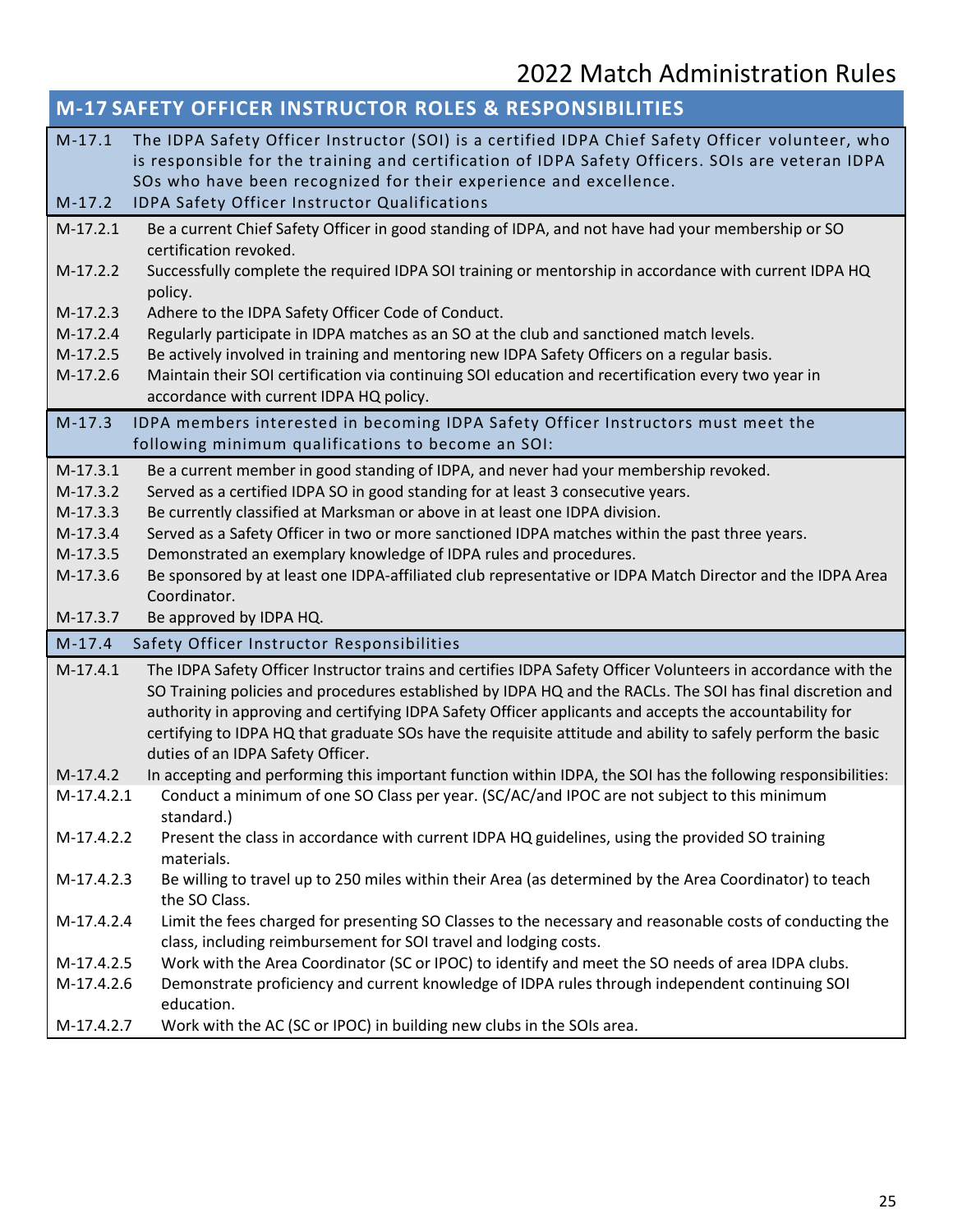| <b>M-18 CLASSIFICATION RULES</b> |                                                                                                                                                                                                                                                                                                                                                                                                                                                                                                                                                              |
|----------------------------------|--------------------------------------------------------------------------------------------------------------------------------------------------------------------------------------------------------------------------------------------------------------------------------------------------------------------------------------------------------------------------------------------------------------------------------------------------------------------------------------------------------------------------------------------------------------|
| $M-18.1$                         | IDPA shooters are divided into 7 separate Classifications so that shooters may compete<br>against others of like skill, using similar equipment. These Classifications are Unclassified<br>(UN), Novice (NV), Marksman (MM), Sharpshooter (SS), Expert (EX), Master (MA), and<br>Distinguished Master (DM). A shooter will have a classification for each of the 8 equipment<br>divisions. New IDPA members are Unclassified in a division until they shoot their first IDPA<br>Classifier in that division or receive an Equity Promotion in that division. |
| $M-18.2$                         | There are three ways a shooter's classification can change: by shooting the Classifier, by<br>being promoted based on performance in a Sanctioned Match, or by an Equity Promotion.                                                                                                                                                                                                                                                                                                                                                                          |
| $M-18.3$                         | Distinguished Master, however, is only attained by winning the Division Champion title or<br>scoring within 3% of the Division Champion score at a Tier 5 match.                                                                                                                                                                                                                                                                                                                                                                                             |
| $M-18.4$<br>$M-18.5$             | The IDPA Classifier is a stage or several stages that classifies shooters. These stages can be<br>run by themselves or be part of a larger IDPA match.<br><b>Classification Database</b>                                                                                                                                                                                                                                                                                                                                                                     |
|                                  |                                                                                                                                                                                                                                                                                                                                                                                                                                                                                                                                                              |
| $M-18.5.1$<br>M-18.5.2           | The IDPA Classification Database is the only official record of Classifications.<br>The IDPA Classification Database must be kept up-to-date and accurate by each IDPA club's Match Director,<br>Club Contact, or designee.                                                                                                                                                                                                                                                                                                                                  |
| M-18.5.3                         | When a Classifier Match is held, or a Classification Promotion occurs at a Sanctioned Match, the Club<br>Contact, Match Director, or designee must upload the appropriate scores to the IDPA Classification<br>Database within 48 hours or less.                                                                                                                                                                                                                                                                                                             |
| $M-18.6$                         | <b>Classification Frequency</b>                                                                                                                                                                                                                                                                                                                                                                                                                                                                                                                              |
|                                  |                                                                                                                                                                                                                                                                                                                                                                                                                                                                                                                                                              |
| $M-18.6.1$                       | Every IDPA member should shoot the Classifier at least once every 12 months, except Master and<br>Distinguished Master class shooters.                                                                                                                                                                                                                                                                                                                                                                                                                       |
| M-18.6.2                         | Participating in a Sanctioned IDPA match in the last 12 months counts as shooting a Classifier in the division<br>in which the shooter competed.                                                                                                                                                                                                                                                                                                                                                                                                             |
| M-18.6.3                         | Should a Match Director feel that a shooter should be shooting at a higher Classification level, the MD may<br>require that the shooter shoot the Classifier again to reestablish a current Classification.                                                                                                                                                                                                                                                                                                                                                  |
| M-18.6.4                         | Every shooter in a Sanctioned Match must be classified. Unclassified shooters are ineligible. In every<br>sanctioned match, the Match Director (or designee) must confirm that every shooter is an IDPA member in<br>good standing and is Classified on match day in the Division and right Classification entered in the match.<br>Classifier dates do not expire.                                                                                                                                                                                          |
| M-18.6.5                         | For tier 1, it is sufficient to shoot a Classifier in the division most often entered. A shooter may compete in<br>club matches in a division where a classification is not current within twelve months or the shooter is<br>Unclassified, where the Equity Classification will be used.                                                                                                                                                                                                                                                                    |
| M-18.6.6                         | Shooters may not go down in Classification except for permanent physically disability or for other<br>irrevocable reasons. IDPA HQ will determine when this is appropriate and make the necessary adjustments<br>to the Classification Database.                                                                                                                                                                                                                                                                                                             |
| $M-18.7$                         | Match Performance Promotion                                                                                                                                                                                                                                                                                                                                                                                                                                                                                                                                  |
| $M-18.7.1$                       | Classification can also be affected by a shooter's performance in Sanctioned Matches. This is based on the<br>number of people in a shooter's Division and Classification and the Classifications above within that same<br>Division. This method of Classification promotion calculation does not include match no-shows.                                                                                                                                                                                                                                   |